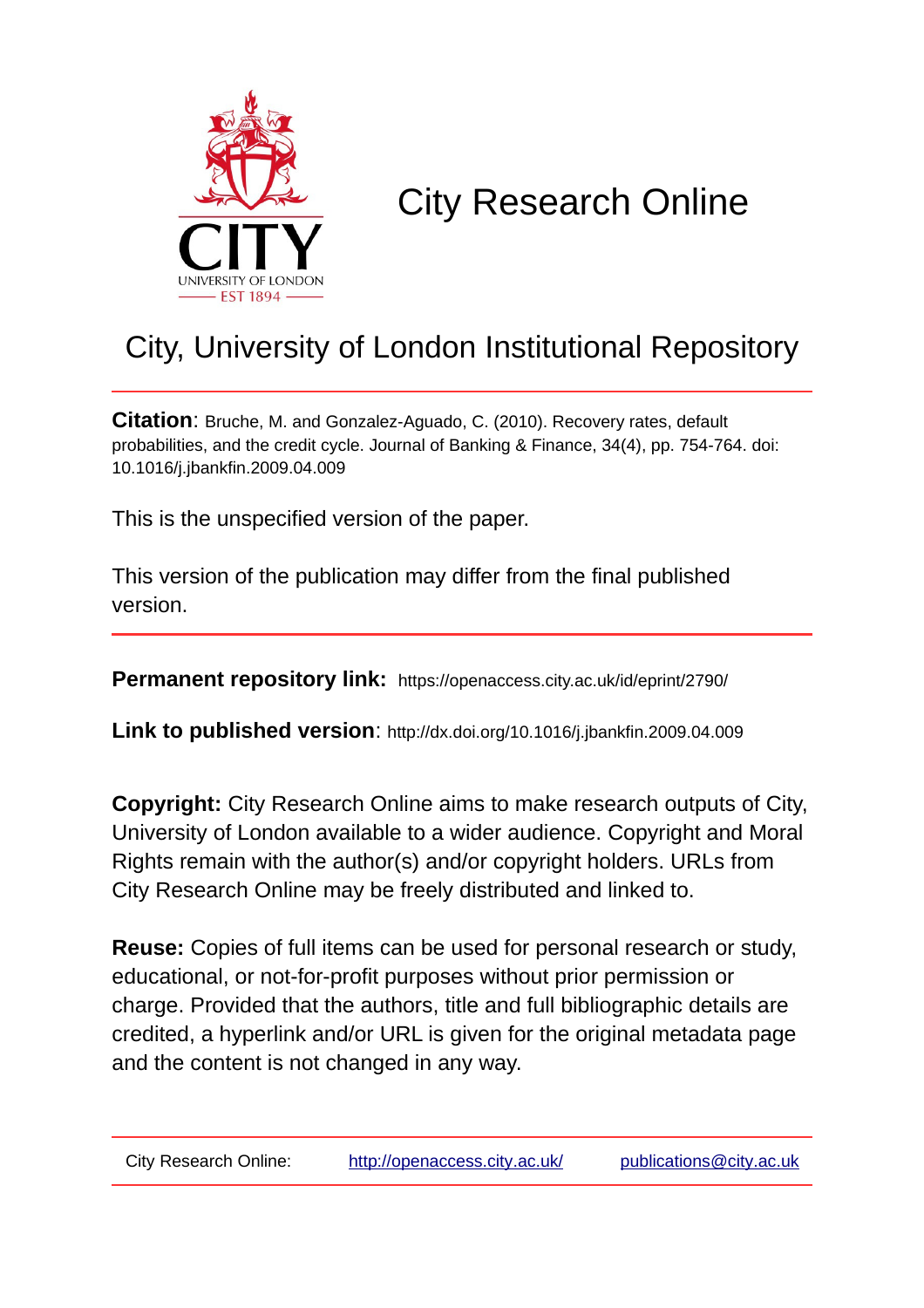#### Recovery rates, default probabilities, and the credit cycle

Max Bruche<sup>∗,a</sup>, Carlos González-Aguado<sup>b</sup>

*<sup>a</sup>CEMFI, Madrid, Spain <sup>b</sup>CEMFI, Madrid, Spain*

This version: March 30, 2009

#### Abstract

In recessions, the number of defaulting firms rises. On top of this, the average amount recovered on the bonds of defaulting firms tends to decrease. This paper proposes an econometric model in which this joint time-variation in default rates and recovery rate distributions is driven by an unobserved Markov chain, which we interpret as the "credit cycle". This model is shown to fit better than models in which this joint time-variation is driven by observed macroeconomic variables. We use the model to quantitatively assess the importance of allowing for systematic time-variation in recovery rates, which is often ignored in risk management and pricing models.

*JEL classification:* G21; G28; G33 *Keywords:* Credit; Recovery rate; Default probability; Business cycle; Capital requirements; Markov chain

<sup>∗</sup>Corresponding author. CEMFI, Casado del Alisal 5, 28014 Madrid (Spain). Tel: +34 91 429 05 51; Fax: +34 91 429 10 56. We would like to thank Ed Altman for giving us access to the Altman-NYU Salomon Center Default Database, and Richard Cantor for giving us access to Moody's bond issuer default rates. We thank Manuel Arellano, Stéphane Bonhomme, Oliver Chen, Abel Elizalde, René Garcia, Juri Marcucci, Javier Mencía, Simon Potter, Rafael Repullo, Olivier Scaillet, Enrique Sentana, Javier Suárez, participants of the RMC 2008 at NUS, BIS Stress Testing Workshop, ESEM 2007, and the CEMAF/ ISCTE - Nova Credit Risk Conference, and seminar participants at the New York Fed and at Brandeis, as well as two anonymous referees for helpful comments. Max Bruche gratefully acknowledges support from the Spanish Ministry of Science and Innovation (grant SEJ-2005-08875) and the Consolider-Ingenio 2010 Project "Consolidating Economics". Carlos Gonzalez-Aguado aknowledges support from the Spanish Ministry of Science and Innovation (grant ´ SEJ-2005-08880).

*E-mail addresses:* bruche@cemfi.es (Max Bruche), cgonzalez@cemfi.es (Carlos González-Aguado)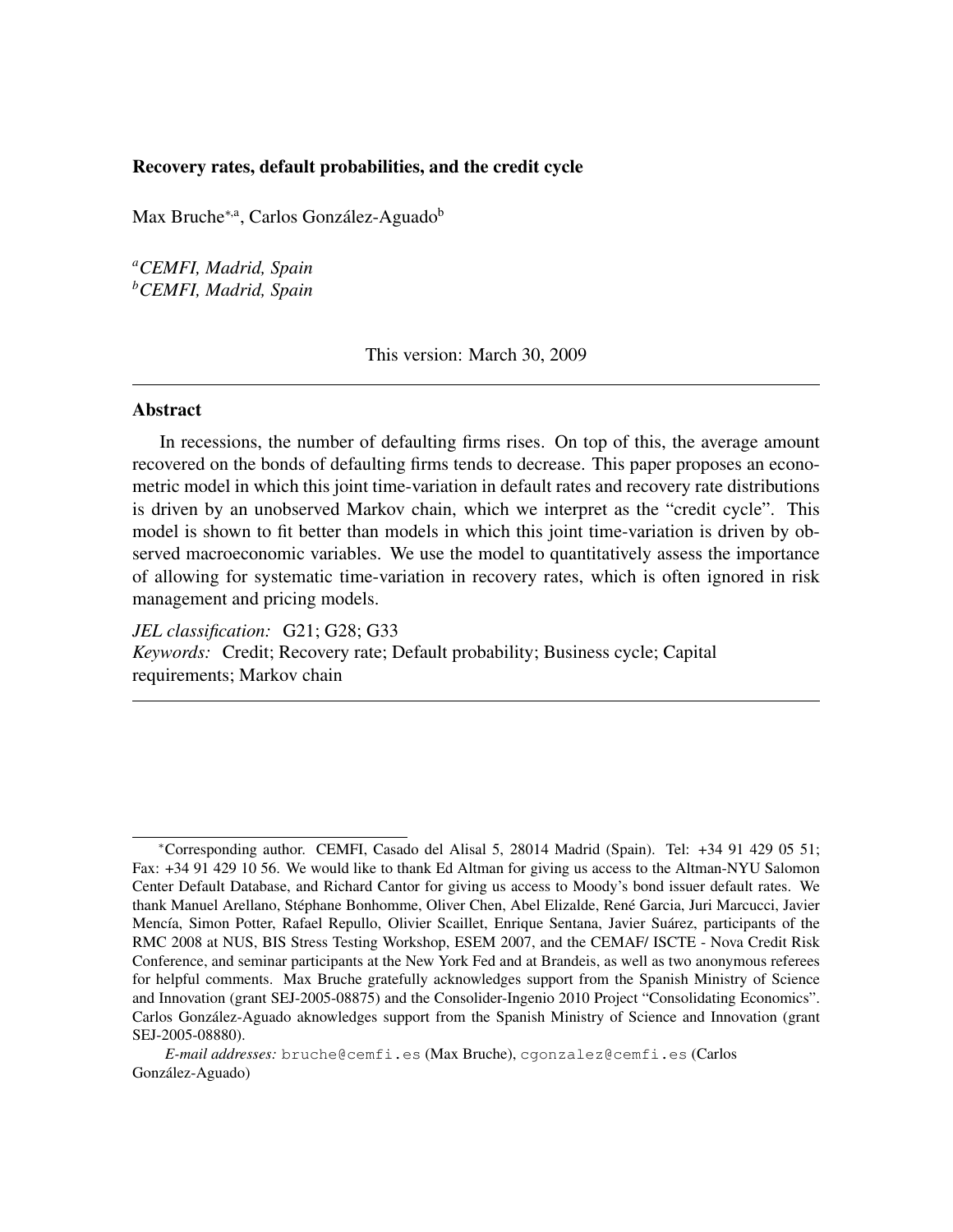#### 1. Introduction

It has been noted that default probabilities and default rates (i.e. the fraction of defaulting firms in the economy) and average recovery rates are negatively correlated (see e.g. Altman et al. (2005); Acharya et al. (2007)). Both variables also seem to be driven by the same common factor that is persistent over time and clearly related to the business cycle: in recessions or industry downturns, default rates are high and recovery rates are low (Figure 1).

#### [Figure 1 about here.]

This paper attempts to empirically characterize the time-series behaviour of default probabilities and recovery rates distributions using an econometric model in which both depend on an unobserved two-state Markov chain.<sup>1</sup> The estimated states correspond to bad times, in which default probabilities are high and recovery rates are low, and good times, in which the reverse is true, so that we can interpret this Markov chain as a "credit cycle".

We can use the estimated model to characterize systematic credit risk. For example, we can explore the effect of allowing for time-variation in recovery rate distributions on estimates of credit risk. Whereas time-variation in default probabilities is almost always taken into account when calculating loss distributions or pricing credit-risk sensitive instruments, it is often assumed that recovery rates are either constant, or that recovery rates are independent of default probabilities. Given the negative relationship between default probabilities and recovery rates, this seems likely to be a bad idea. From the point of view of a holder of a diversified portfolio of corporate bonds the fact that recovery rates are low precisely in situations in which many companies default is important because the negative relationship between recoveries and default probabilities amplifies the risk of the portfolio. Moreover, it appears that these amplified losses tend to occur in recessions, i.e. in situations in which the marginal utility of the representative investor is high (or the return on the market portfolio is low); the behaviour of recovery rates therefore amplifies *systematic* risk. It is clear that this will not only have implications for risk measurement, but also for pricing, although we will not discuss pricing in depth in this paper.<sup>2</sup> Here, we ask the following question: By how much

<sup>&</sup>lt;sup>1</sup>Since the Markov chain is unobserved it creates (unconditional) dependence between defaults across firms, and between defaults and recovery rates, and therefore also plays a similar role to a dynamic frailty variable. Dynamic frailty variables have been used in the context of defaults e.g. by Duffie et al. (2006).

<sup>&</sup>lt;sup>2</sup>One can conjecture, for instance, that model-implied prices of instruments that depend heavily on the systematic component of credit risk such as senior tranches of CDOs would be greatly affected by whether or not the model allows for systematic variation in recovery rates.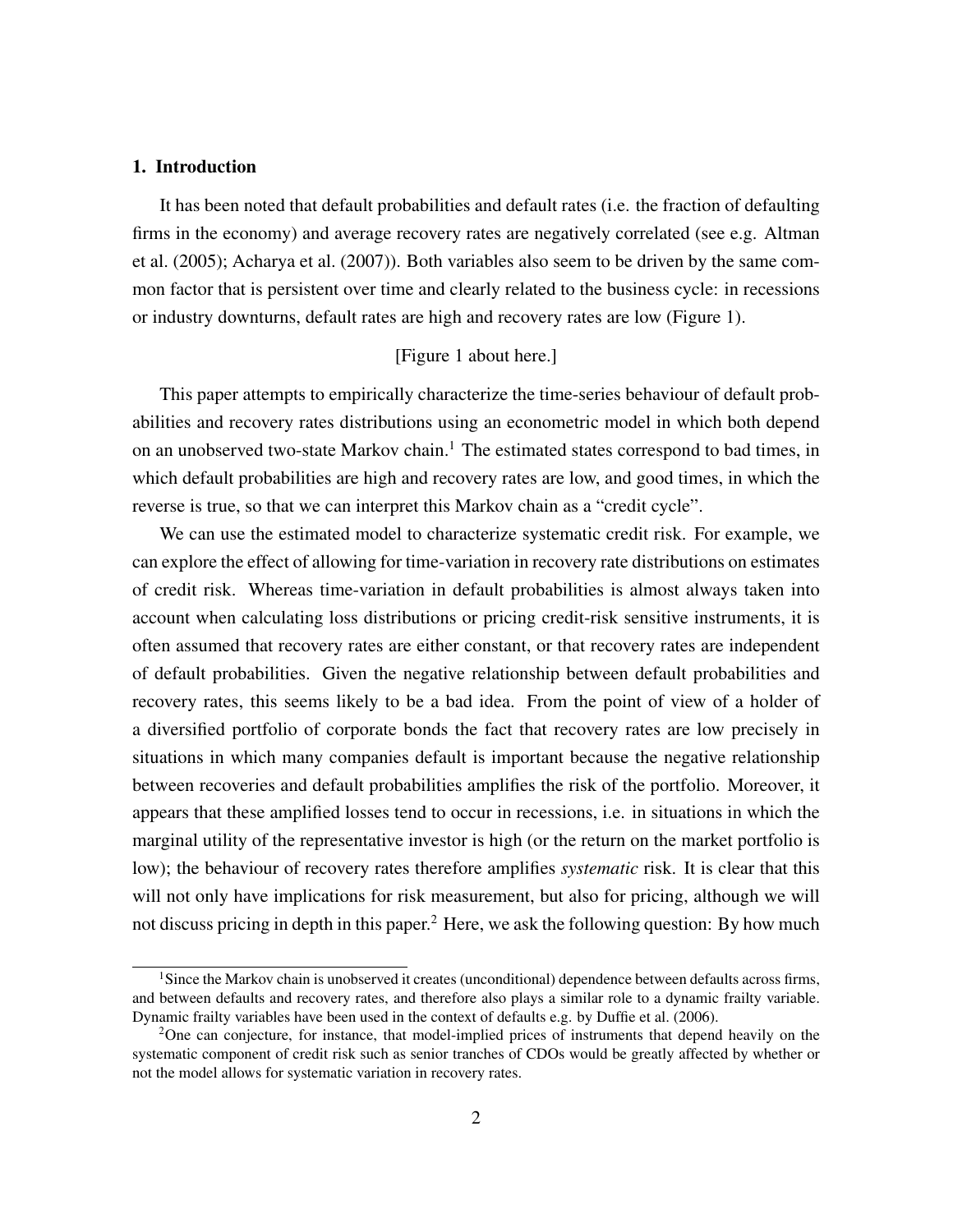do you underestimate risk if you ignore the negative relationship between recovery rates and default probabilities?

Other issues that can be addressed in the context of our model are in what way timevariations in default probabilities and recovery rate distributions relate to the business cycle, and whether recoveries on bonds of different seniorities vary in the same way over the cycle.

Related questions have been addressed in the literature. The relationship between default probabilities and the business cycle, for example, has already been documented by e.g. Nickell et al. (2000), who estimate different rating transition matrices for periods of high, medium and low GDP growth and find that default probabilities especially seem to be affected, or Bangia et al. (2002), who estimate separate rating transition matrices for NBER recessions and expansions, and find that economic capital of banks should be about 30% higher in recessions. Using firm-level data, Bonfim (2009) and Carling et al. (2007), also report that when looking for default risk, taking into account macroeconomic conditions substantially improves the results. However, none of these papers consider recovery rates.

Altman et al. (2005) regress average recovery rates on default rates and macroeconomic variables, and find that recovery rates and default rates are closely linked, and that macroeconomic variables become insignificant once default rates are included as explanatory variables.<sup>3</sup> They suggest that this might be due to inelastic demand for defaulted securities; their hypothesis is that typical investors in defaulted securities (vulture funds) have limited capacity, and as a result, the price of defaulted securities falls by a large amount when many defaults occur. In related work Altman et al. (2001) also try to calculate by how much the 99% VaR increases when taking into account the negative relation between recovery rates and default rates. On the basis of a static model which is unrelated to their regressions, into which they substitute guessed parameter values, they claim that the 99% VaR for a representative portfolio might increase from a percentage loss of about 3.8% to 4.9% when moving from a model in which recovery rates are constant to one in which there is negative dependence between recovery rates and default probabilities.

Acharya et al. (2007) take an argument by Shleifer and Vishny (1992) as a starting point: Suppose an industry is in distress and firms in this industry default. If the assets of the defaulting firms consist of industry-specific assets, the firms best able to put these assets to good use might also be experiencing problems, and hence might be unable to buy the assets.

 $3$ Grunert and Weber (2009) obtain similar results using data on loans in Germany.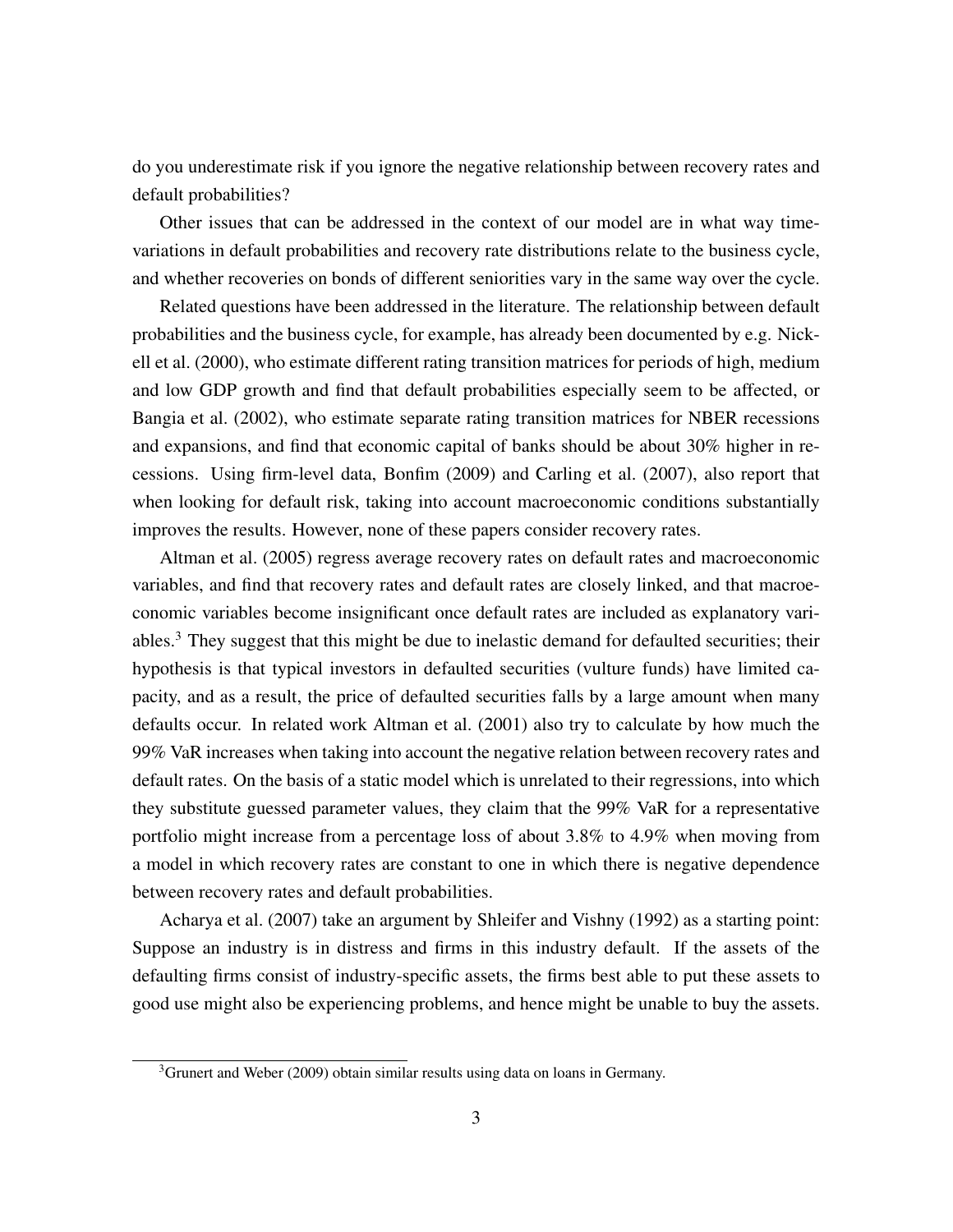This could lead to low prices of these assets, and hence low recovery values. In a sense, this argument is similar to that proposed by Altman et al. (2005), except that here, the resale price of *real* assets is depressed whereas in the case of Altman et al. (2005), the resale price of financial assets (the defaulted bonds) is depressed. Acharya et al. (2007) find that especially in industries in which assets are very industry-specific, industry distress is related to low recoveries, providing evidence for the hypothesis of Shleifer and Vishny (1992). They argue that their results should have implications for pricing; which will of course only be the case if industry distress is associated with aggregate fluctuations such that industry credit risk has a systematic (and hence priced) component. Unfortunately, they do not investigate implications of their results for systematic risk.

Chava et al. (2008) propose a combined model of default probability and recovery rates to model expected losses. In their specification, default arrivals are governed by a continuous hazard that depends on observable firm-specific and economy-wide covariates and an unobserved industry-specific and constant frailty variable. Probit-transformed recovery rates are modelled as a linear function of possible covariates and an error. In this approach, the dynamics of recovery rate distributions and their relation to default rates are driven by timevariation in observed covariates, whereas in our approach, this time-variation is driven by the unobserved Markov chain, i.e. we essentially exploit the persistence in the factor that seems to be driving both recovery rate distributions and default rates.

Using our approach, we find that a latent credit cycle describes default rates and recovery rates relatively well. For instance, on the basis of a model that only uses bond seniority and our latent cycle as explanatory variables, we calculate the out-of-sample rolling root mean square error (RMSE) for predicted recovery rates in a similar manner to Chava et al. (2008) (we use only past information to predict, whereas they use contemporaneous information on their observed covariates). We obtain a value of 22.62%, which is similar to the lowest RMSE of 22.88% that they achieve. This seems to indicate that an approach that utilizes the persistence over time in aggregate recovery rates and default rates holds up well against one based on observable covariates, although note that the datasets are not directly comparable.

We examine to which extent the latent "credit cycle" simply picks up macroeconomic fluctuations by estimating versions of the model in which default probabilities and recovery rate distributions also depend on macroeconomic and other economy-wide variables. We find that macroeconomic variables in general are significant determinants of default probabilities but not so for recovery rate distributions. However, the unobserved credit cycle variable is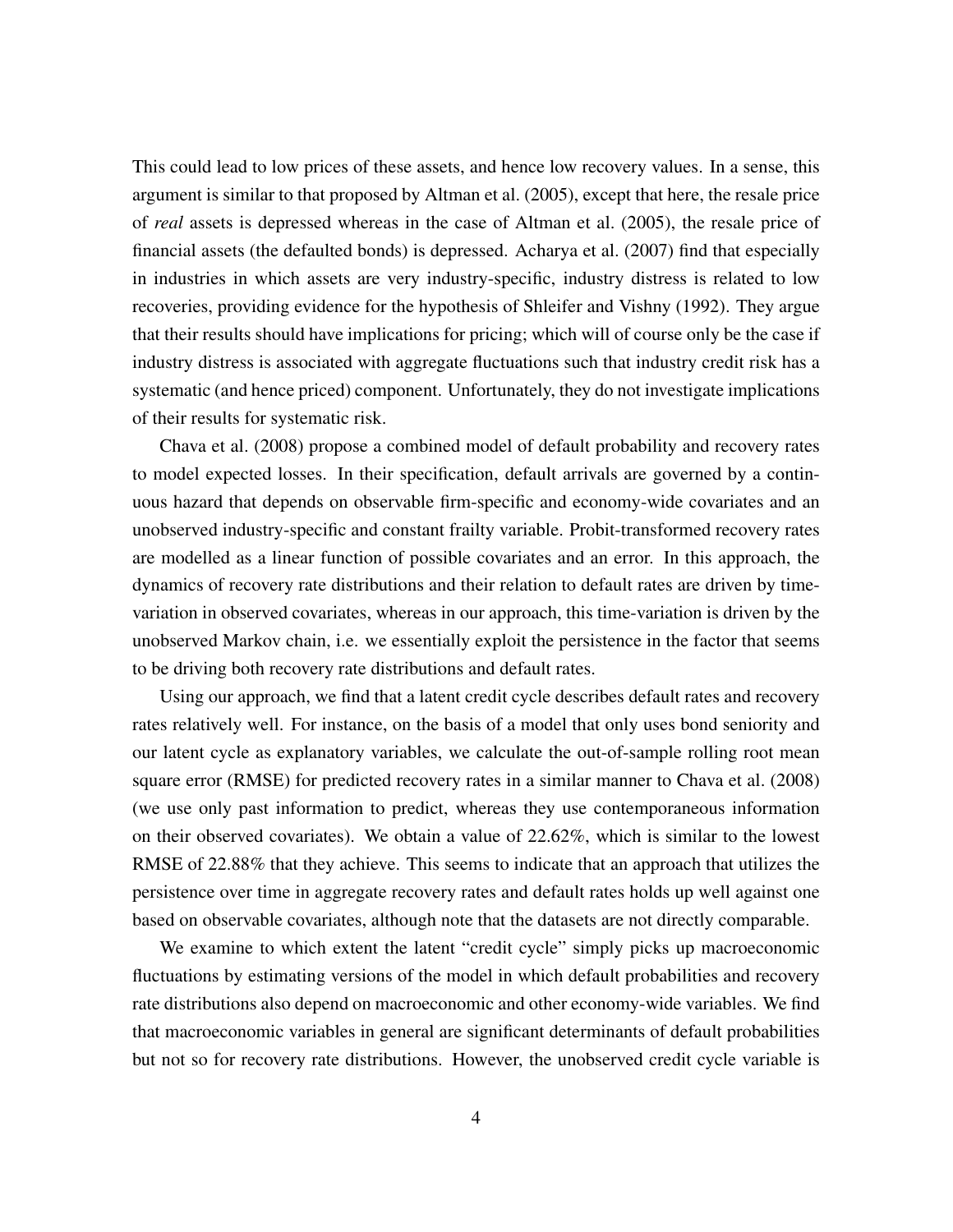highly significant, whether or not macroeconomic variables are included, and the fit of the model depends mainly on whether or not the unobserved credit cycle is included, and not on whether or not macroeconomic variables are included. This indicates that recovery rates and default rates are more tightly related to each other than to macroeconomic variables. Also, in our model the beginning of the state with high default probabilities and low recoveries that we interpret as a credit downturn precedes the start of a recession, and it can continue until after the end of a recession. The average duration of a credit downturn is in the range of 3.8 years. In contrast, a typical estimate of the average duration of a recession would be in the range of 4.1 to 4.7 *quarters* (Hamilton (1989)). It appears that the cyclicality in credit variables is related to, but somewhat distinct from the macroeconomic cycle.

Given our estimated models, we can show that credit risk is much higher in a dynamic model in which both default probabilities and recovery rates are allowed to vary, than in a static model. For a well-diversified representative portfolio, the 99% VaR is a percentage loss of about 3.4% in the dynamic case, as opposed to 2.4% in the static case. This increase is due mainly to time-variation in default probabilities, however: In a model in which only default probabilities vary over time, the 99% VaR is already about 3.3% (in contrast, in a model in which only recovery rate distributions are allowed to vary over time, the 99% VaR is about 2.3%, i.e. about equal to the VaR in the static case). This suggests that although variation in recovery rate distributions over time does have an impact on systematic risk, this impact is small relative to the importance of the time variation in default probabilities. Also, in relative terms, it is much smaller than the impact suggested by the calculations of Altman et al. (2001).

The rest of this paper is structured as follows: The model is presented in section 2. In section 3 we describe the data set used. Section 4 discusses the various different versions of the models we estimated and the estimation results, and section 5 explores the implications for credit risk management. Finally, section 6 concludes.

#### 2. The model

In terms of the data generating process, the model can be thought of as follows: Time is discrete. In each period, the state of the credit cycle is determined by the evolution of a two-state Markov chain. This implies that the dynamics of the state of the credit cycle are parameterized by two probabilities, i.e the economy can either be in either state 1 or state 0, and if the economy is in state 1 it will remain in this state with a probability  $p$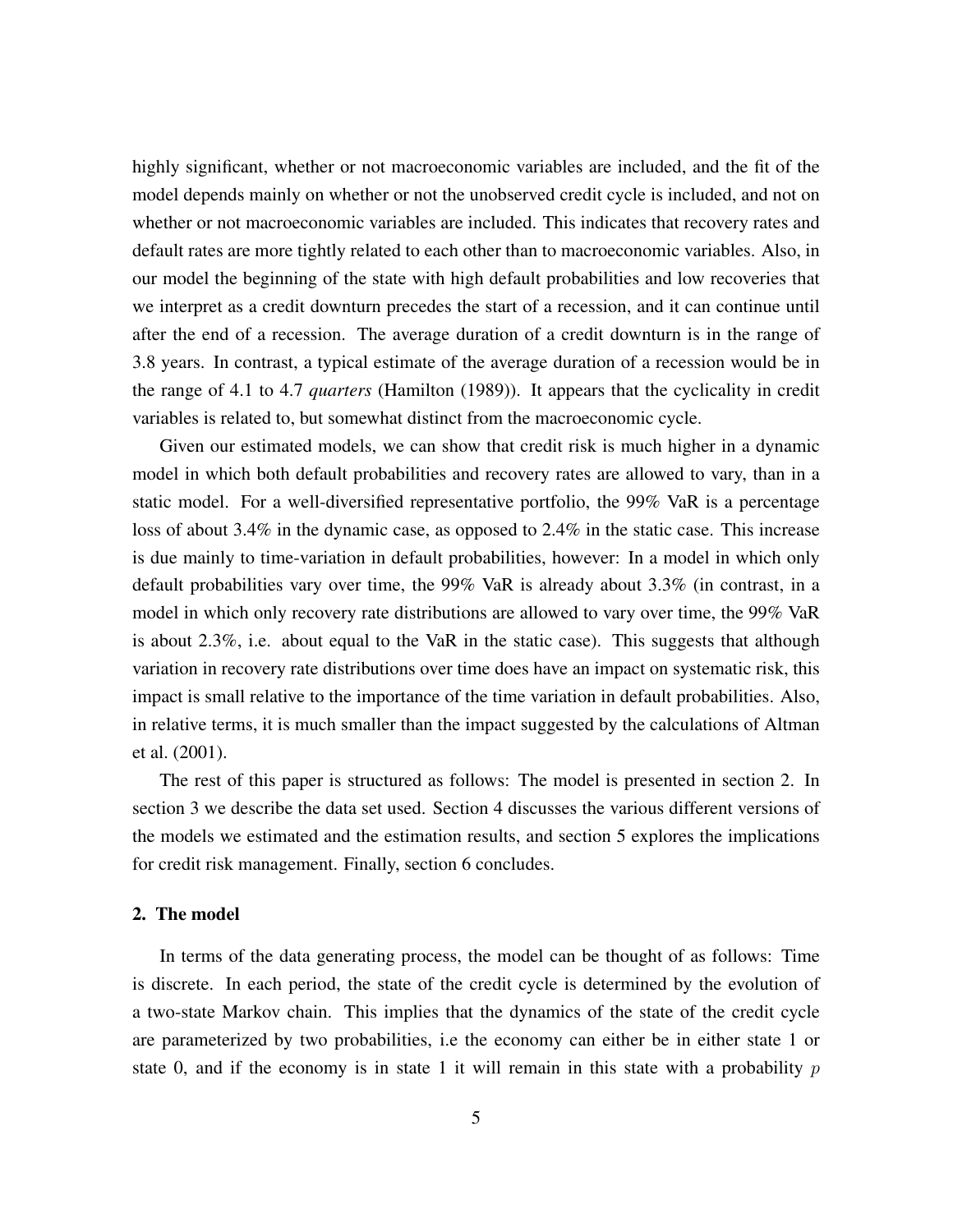and move into state 0 in the next period with probability  $1 - p$ . If it is in state 0, it will remain in this state with probability q and move into state 1 with probability  $1 - q$ . Given the state of the credit cycle, the number of defaulting firms is then drawn using a statedependent default probability.<sup>4</sup> For each defaulting firm, recovery rates are drawn from a state-dependent recovery rate distribution.<sup>5</sup>

We assume that conditional on observable information and the unobserved state of the credit cycle, defaults are independent, recoveries in different default events are independent and the number of defaulting firms and recoveries are also independent. As a consequence, unconditional dependence between default events (i.e. dependence when not conditioning on the unobserved credit cycle) is driven entirely by the unobserved state of the credit cycle. Intuitively, when the state of the credit cycle is not known, observing the default of company A would make it more likely that the credit cycle is in a downturn, especially if we were to observe a low recovery. This would increase the probability that we would attribute to seeing company B default with a low recovery. The events of company A and company B defaulting with low recovery are therefore not independent if we do not know the state of the credit cycle. The credit cycle here plays a role very similar to a dynamic frailty variable; in the context of defaults, dynamic frailty variables have been used previously e.g. by Duffie et al. (2006).

In our case, we will be able to estimate the probability of being in either state of the credit cycle by using either data on default rates, or data on recovery rates, or both, since both default probabilities as well as recovery rate distributions vary with the cycle.

We make the following assumptions with respect to specific functional forms of default probabilities and recovery rate distributions. Firstly, conditional on the state of the credit cycle (and possibly other explanatory variables), the arrival of defaults is described by discrete hazards of the form

$$
\lambda_t = (1 + \exp\{\gamma_0 + \gamma_1 c_t + \gamma_2 X_t\})^{-1},\tag{1}
$$

where  $c_t$  is the state of the cycle, a binary variable that is 0 or 1, and  $X_t$  represent other

<sup>&</sup>lt;sup>4</sup>Note that our model of default probabilities is very similar to the model of Giampieri et al. (2005). They do not model recovery rates, however.

<sup>&</sup>lt;sup>5</sup>We do not impose the negative relationship between default rates and average recovery rates that is apparent in the data as part of the model. This negative relationship does, however, emerge once the model is estimated, which will allow us to label the state with high default rates and low recoveries, or low default rates and high recoveries as a credit 'downturn' and 'upturn' respectively.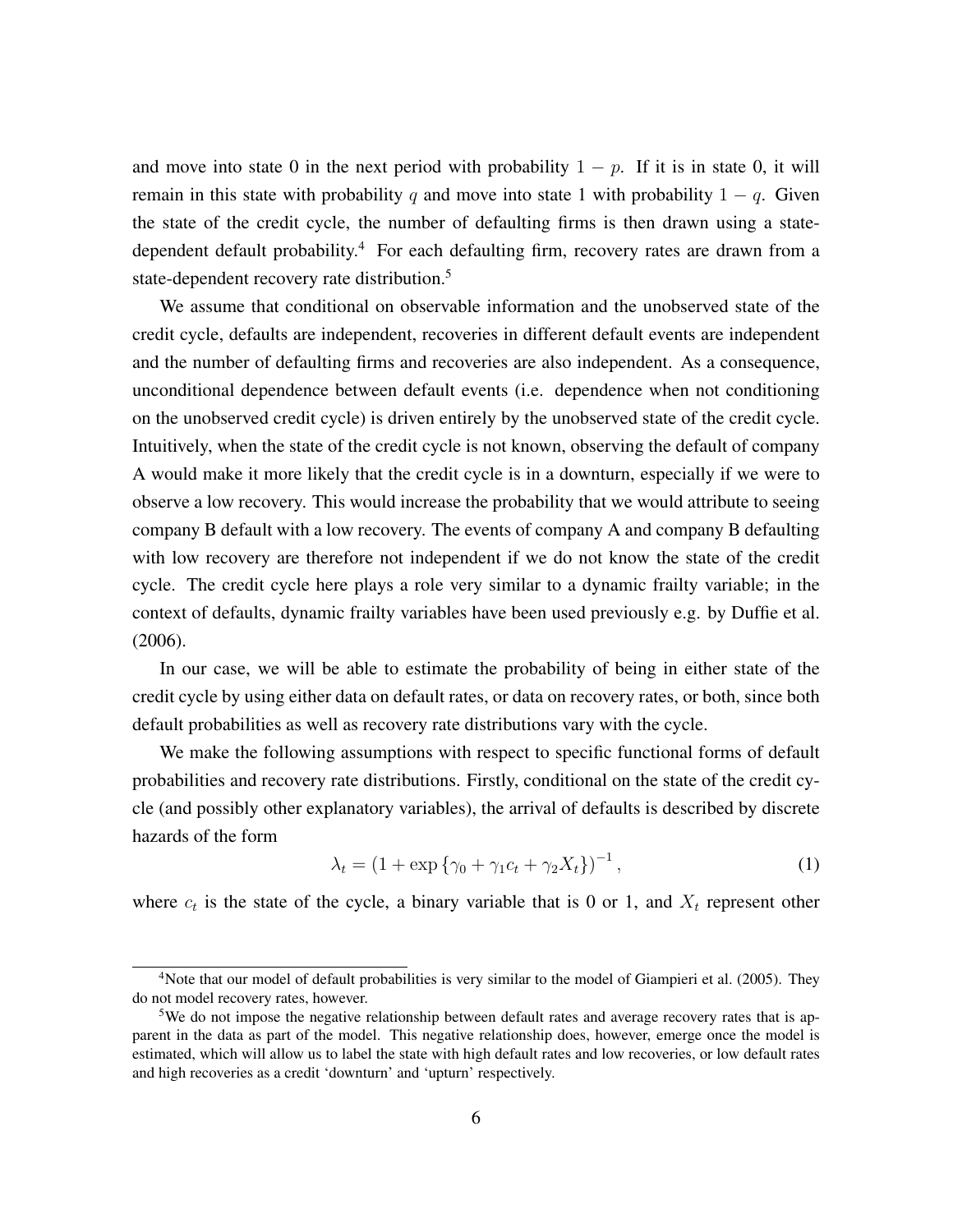variables that might or might not be included in various versions of the model - for example, we might let hazards depend on log GDP growth.<sup>6,7</sup> This functional form of the discrete hazard has been used by Shumway (2001).

Secondly, we assume that the recovery rate  $y_{ti}$  for a default at time t of firm i is drawn from a beta distribution. This distribution is well suited to modelling recoveries as it has support [0, 1], is relatively flexible and requires only two parameters (which we call  $\alpha$  and  $\beta$ ). It is in fact often used by rating agencies for this purpose (see e.g. Gupton and Stein (2002)). We let the parameters of this beta distribution depend on the state of the cycle  $(c_t)$ and macroeconomic variables  $(X_t)$  as in the case of hazard rates, as well as the industry sector of the firm  $(Z_i)$  and the seniority of the instrument on which recovery is observed (S). In order to ensure positivity of  $\alpha$ ,  $\beta$ , we choose an exponential specification:

$$
\alpha_{ti} = \exp \{ \delta_0 + \delta_1 c_t + \delta_2' Z_i + \delta_3' Z_i c_t + \delta_4' S + \delta_5' S c_t + \delta_6 X_t \} \tag{2}
$$

$$
\beta_{ti} = \exp \left\{ \zeta_0 + \zeta_1 c_t + \zeta_2' Z_i + \zeta_3' Z_i c_t + \zeta_4' S + \zeta_5' S c_t + \zeta_6 X_t \right\} \tag{3}
$$

We obtain a likelihood function of the model as described in Appendix A by employing a slightly modified version of the method proposed by Hamilton (1989).

#### 3. Data

The recovery data and the information on the defaulting firms is extracted from the Altman-NYU Salomon Center Corporate Bond Default Master Database. This data set consists of more than 2,000 defaulted bonds of US firms from 1974 to 2005. Each entry in the database lists the name of the issuer of the bond (this means that we can determine its industry as described by its SIC code), the date of default, the price of this bond per 100 dollars of face value one month after the default event, and a 'bond category'.

The bond category is one of either Senior Secured, Senior Unsecured, Senior Subordinated, Subordinated or Discount. Altman and Kishore (1996) and Altman et al. (2005) label this bond category as 'seniority', and we will follow this convention here. It should be pointed

<sup>&</sup>lt;sup>6</sup>Since we do not want to specify laws of motion for macroeconomic variables, we interpret the likelihood estimates as partial likelihood estimates whenever these variables are included in the different versions of the model.

<sup>&</sup>lt;sup>7</sup>Note that we do not include firm-specific determinants of default probabilities, although it would be possible to do so in this framework. This is due to limitations of our data, which we discuss in the next section.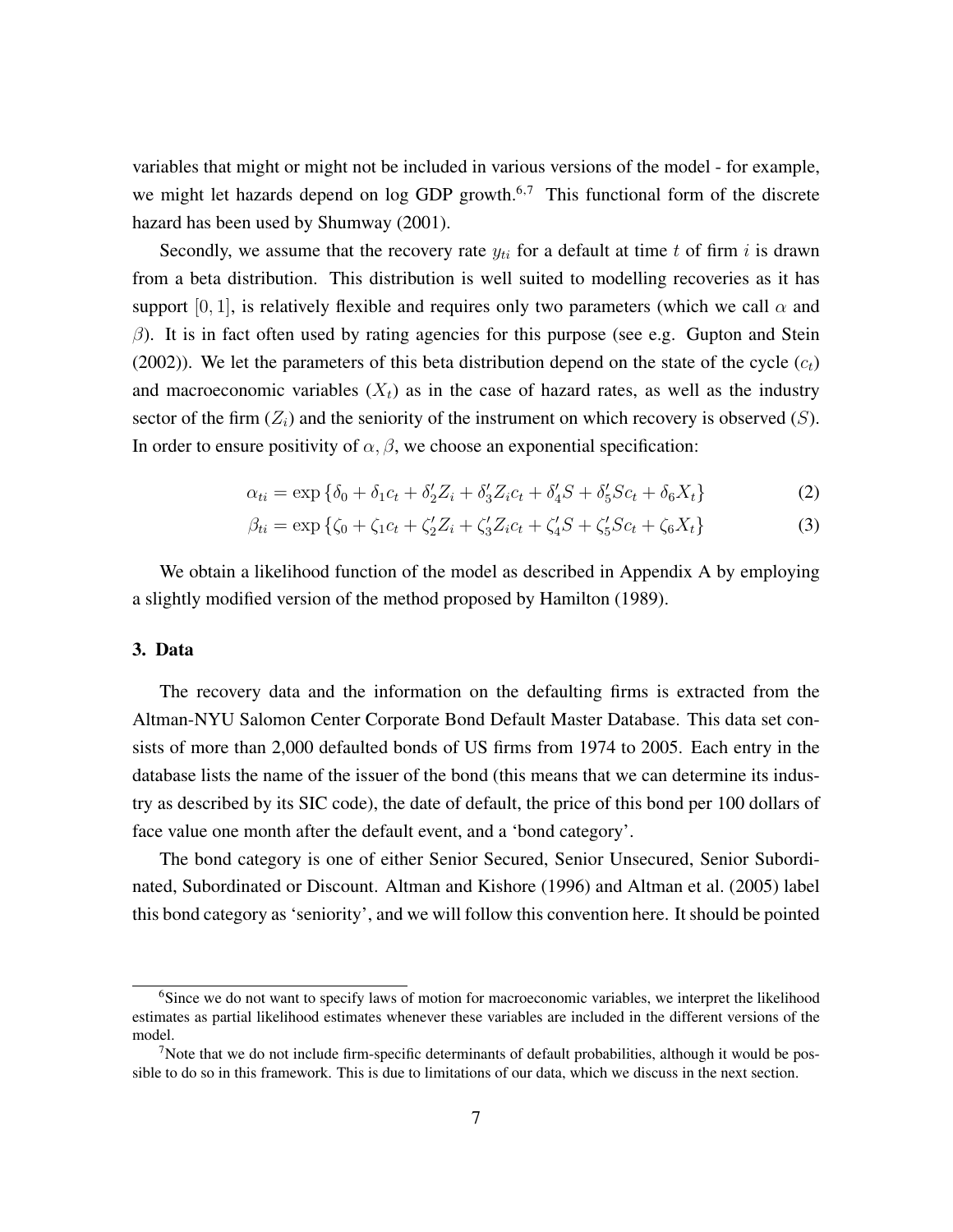out, though, that it also appears to contain information on the presence or absence of collateral (Senior Secured versus the other categories), and the type of coupon (Discount versus the other categories), which we will take into account when interpreting results.

Typically, for a given firm and date, the database contains the prices of many bonds for a given seniority class, so we need to aggregate. We do this by taking averages (weighted by issue size). $8$ 

To abstract from having to model the dependence between recoveries on different seniorities for a single default event, we retain only the most senior recovery rate observation for each default event.<sup>9</sup>

We also aggregate data across time into periods corresponding to calendar years.<sup>10</sup> We assume that a default of the same firm within twelve months of an initial default event (e.g. in December and then March of the following year) represent a single default event.

We calculate the recovery rate as the post-default price divided by the face value. Some of the recovery rates calculated in this way are larger than 1. This probably reflects the value of coupons. We scale the recovery rates by a factor of .9 to ensure that our observations lie in the support of the beta distribution. We could achieve the same effect by defining our distribution to be a beta distribution over the support that equals the range of our actual data.

The data set does not contain information on the non-defaulting issuers that are implicitly tracked. To calculate the likelihood of observing a given number of defaults in a given period (cf. equation [4]), we need at least the total size of the population of firms from which the defaults are drawn (or equivalently, the number of non-defaulting firms). Since the Altman data provides comprehensive coverage of defaults of US corporate bond issuers, we use US corporate bond issuer default rates provided by Moody's to obtain this number.<sup>11</sup> Dividing the number of defaulting firms in each year in the Altman data by Moody's (issuer-weighted) default rate, we can obtain a number for the total population of firms under the assumption

 $8$ This is something commonly done in the literature. See for example Varma and Cantor (2005).

<sup>&</sup>lt;sup>9</sup>In previous versions of this paper, we explored several ways of modelling this dependence. Different assumptions on this dependence do not affect the conclusions of the paper, so for the sake of simplicity we do not treat this here. Results are available from the authors on request.

<sup>&</sup>lt;sup>10</sup>We have to aggregate to calendar years rather than quarters because our default rate data is annual. In a lot of applications, e.g. the Basel II regulatory framework, the risk measures of interest are annual and not quarterly.

<sup>&</sup>lt;sup>11</sup>Note that Altman's definition of default and Moody's new definition of default coincide. In both cases, default is one of the following events: a failure to pay (except if cured in a grace period), bankruptcy, or a distressed exchange. The default rates that we have are based on Moody's new definition of default.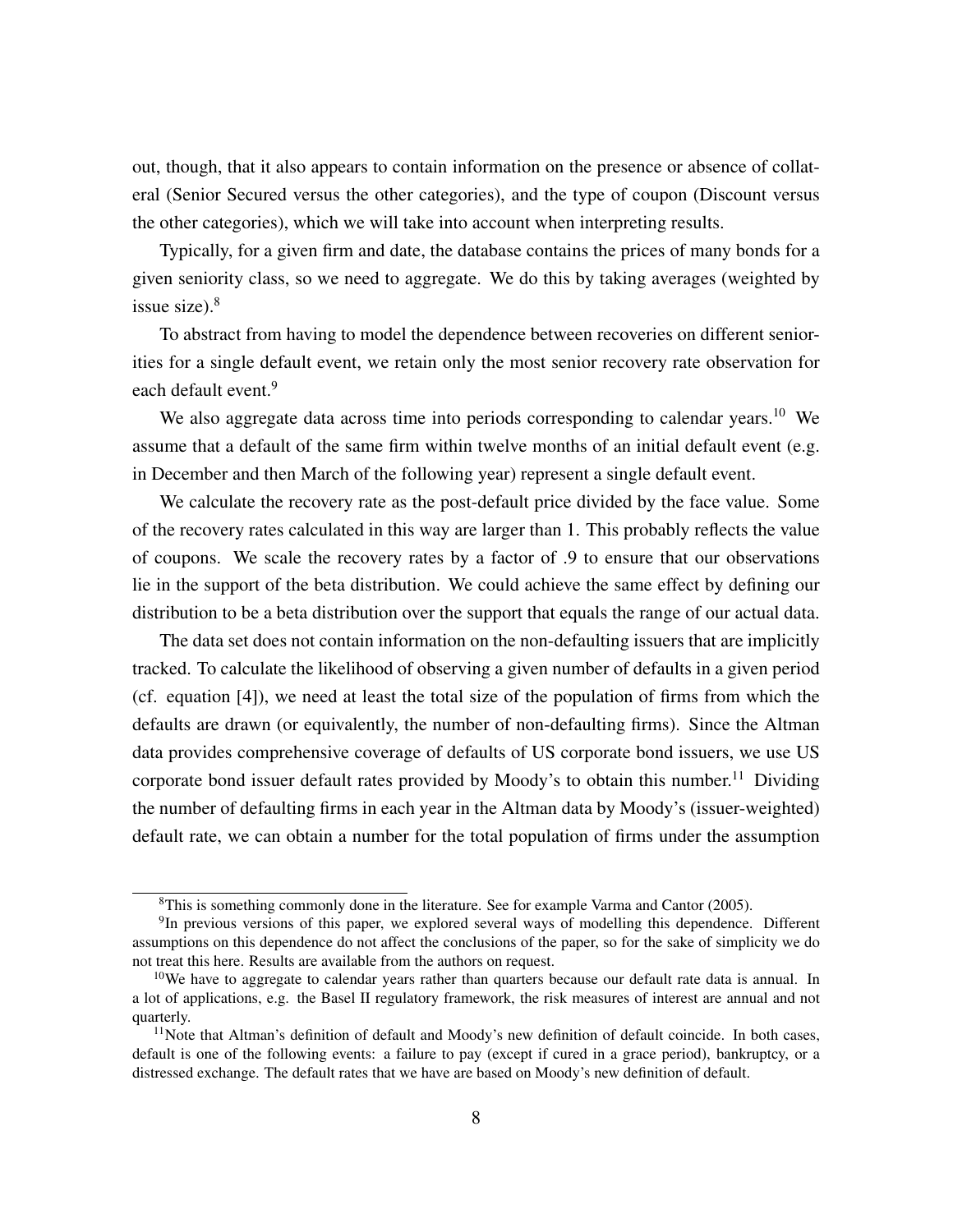that both data sets track the same set of firms, or that both data sets exhibit the same default rate.<sup>12</sup> The available default rate data ranges from 1981 to 2005, so we lose observations from periods 1974-1980. However, these years cover only 9 observations in the Altman data.

After all adjustments, we obtain a combined data set which is structured as follows: We have 25 years of data. In each year, we know the size of the population of firms, and know the subset of the firms which default. For each of our 898 default events, we observe one recovery.<sup>13</sup>

In some of our specifications we let default probabilities and recovery rate distributions depend on macroeconomic and economy-wide variables. We use GDP, investment growth, and unemployment; the first two variables are extracted from NIPA tables, provided by the Bureau of Economic Analysis of the United States, while unemployment data comes from the Bureau of Labor Statistics of the U.S. Department of Labor. We also use annual returns of the Standard & Poor's 500 index, annual realized volatility of the Standard & Poor's 500 index, the VIX volatility index (all obtained from Yahoo Finance), the slope of the term structure (the 10-year yield minus 2-year yield, obtained from the Federal Reserve website), corporate bond spreads (Baa rate minus Aaa rate, obtained from the Federal Reserve website), and NBER recessions as published by the NBER.

An important caveat of our analysis is related to the fact that we do not have firm-specific information on the non-defaulting firms, which implies that we cannot estimate default probabilities that depend on firm-specific information. This means that we can only make statements about aggregate default risk. Since we have firm- and security-specific information for defaulting firms, we can make some statements about specific recovery risk. The lack of firm-specific information on non-defaulting firms, does, however, limit the extent to which we can decompose the combined aggregate risk into its constituents.

#### 4. Estimation results

In this section, we compare various estimated versions of the model across several dimensions.

<sup>&</sup>lt;sup>12</sup>Previous versions of this paper used Standard & Poor's global issuer-weighted default rates, which are calculated on the basis of defaults of both bond and loan issuers. The results on the basis of this data are similar.

<sup>13</sup>Tables with summary statistics are available at http://fmg.lse.ac.uk/∼max/recoveries.html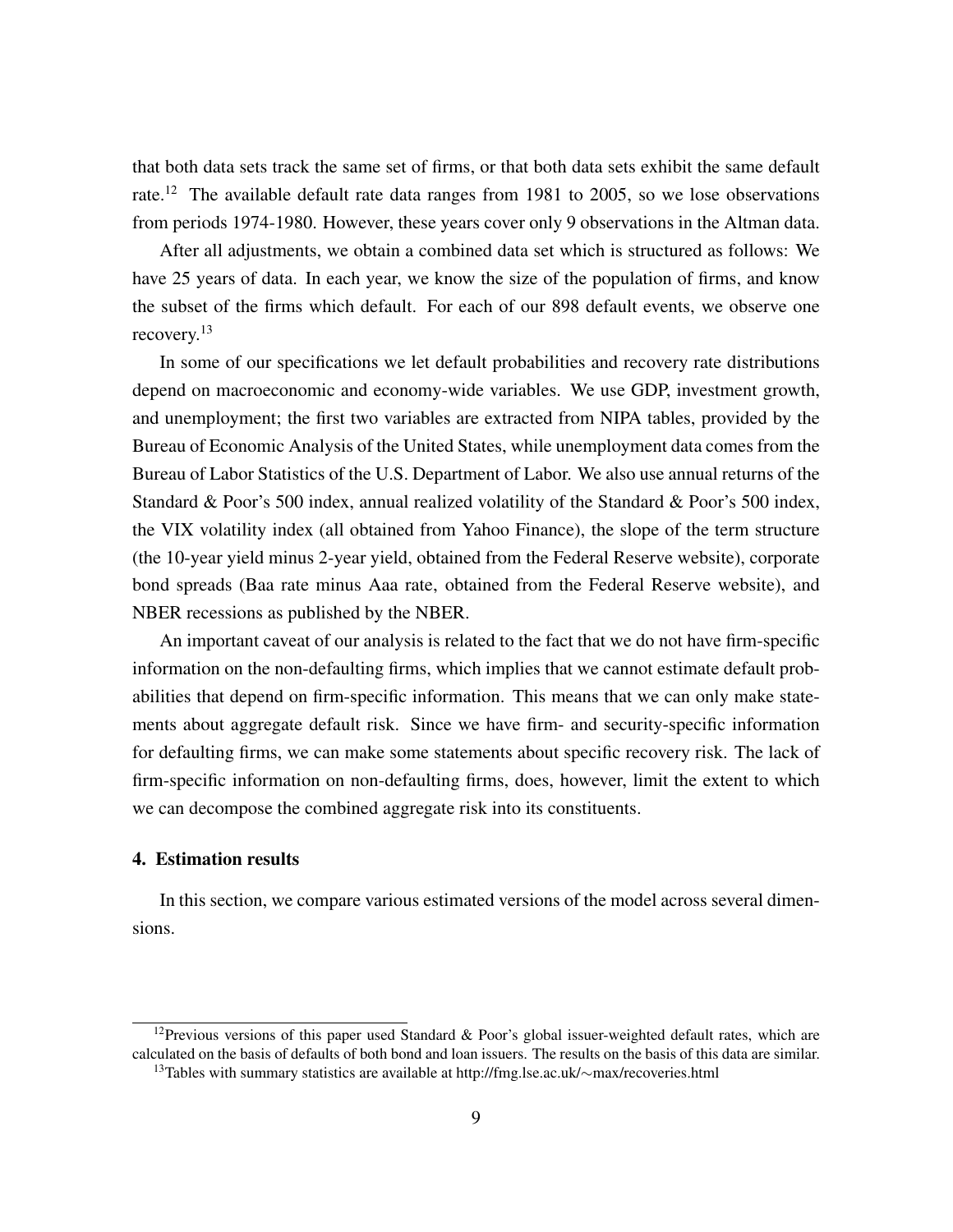*Macroeconomic variables versus the cycle.* We address the question of whether our "credit cycle" is more or less useful than macroeconomic variables in explaining default rates and recovery rates by comparing a completely static version of the model (Model 1) in which  $\lambda_t$ ,  $\alpha_{ti}$  and  $\beta_{ti}$  do not vary (cf. equations [1],[2],[3]) with versions in which these parameters are either functions of the unobserved credit cycle (Model 2) or macroeconomic variables (Model 3), or both (Model 4). In order to check the fit of the different versions, we report Akaike information criteria and the Bayesian information criteria in addition to the parameter estimates in Table 1.

#### [Table 1 about here.]

It can be seen that introducing an unobserved credit cycle (Model 2) leads to a great improvement in fit over a completely static model (Model 1) as measured in terms of the information criteria. The coefficients on the cycle are highly significant. We also check the recovery rate densities implied by the models using a method proposed by Diebold et al. (1998). The basic idea is that applying the probability integral transform based on the predicted (filtered) distributions to the actual observations (the recovery rates in our case) should yield an i.i.d.-uniform series (the PIT series) under the null hypothesis that the density forecasts are correct. The correlograms and QQ-plots of PIT series indicate that the model with the unobserved credit cycle does a much better job at matching the time-variation in recovery rate distributions.<sup>14</sup>

Including a macroeconomic variable instead of the cycle, in this case log GDP growth (Model 3), also produces an improvement over the fit of the static model (Model 1), but it can be seen that this improvement is much more modest. Although log GDP growth is a significant determinant of default probabilities, it is not a significant determinant of recovery rates. In terms of the BIC, which strongly favours more parsimonious models, the model with constant and cycle (Model 2) fits even better than the model with constant, cycle and log GDP growth (Model 4).

We also ask whether the cycle is necessary at all, and compare a model in which we have only log GDP growth as an explanatory variable (Model 3) to one in which we have log GDP growth and the cycle as explanatory variables (Model 4). Like Duffie et al. (2006) we can

 $<sup>14</sup>A$  more detailed description of how we apply this test as well as the corresponding plots are available on</sup> request from the authors or at http://fmg.lse.ac.uk/∼max/recoveries.html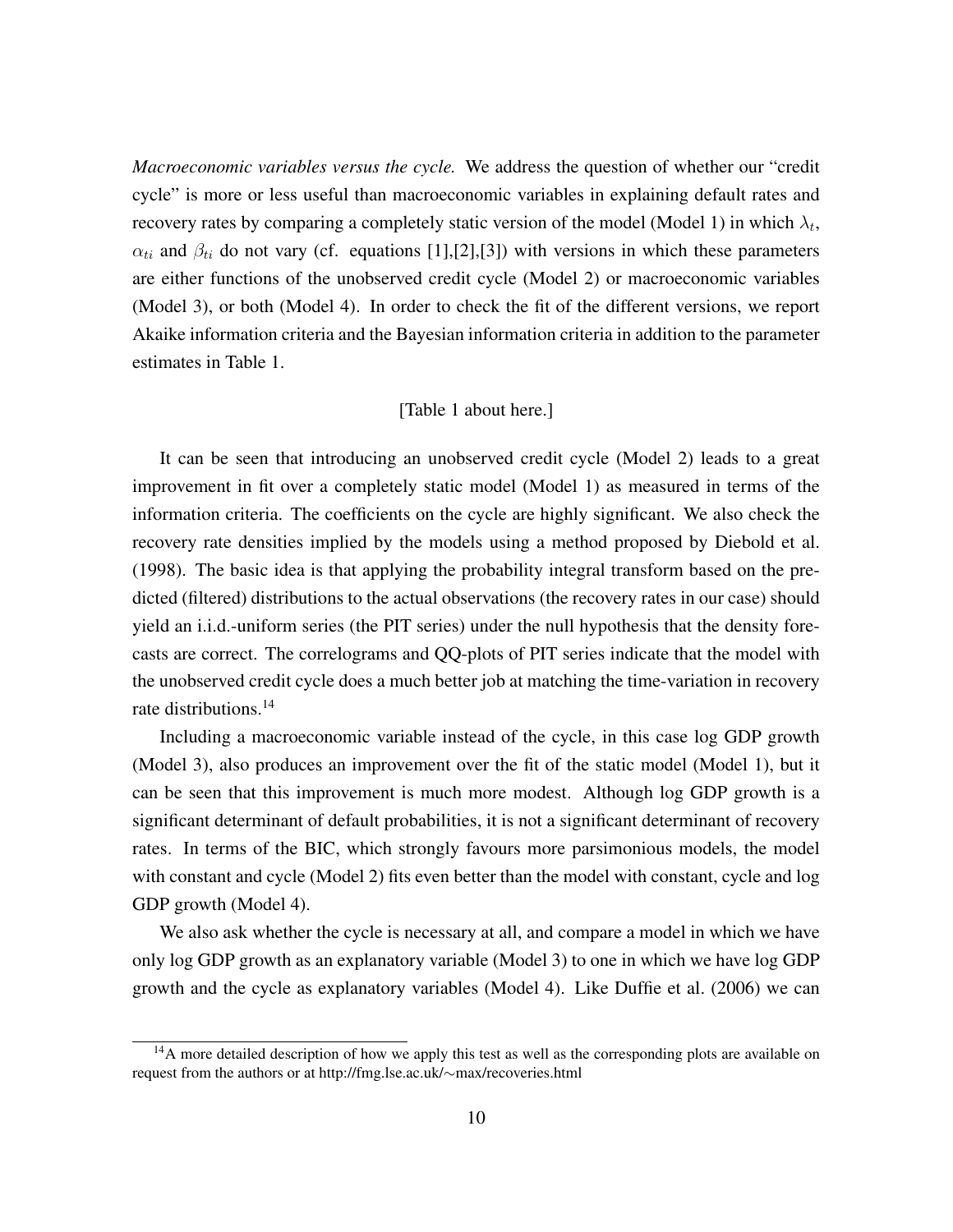calculate the Bayes factor, which is twice the difference in the log likelihood of the model with the latent variable (Model 4 in this case) and the log likelihood of the model without the latent variable (Model 3 in this case). This statistic is on the same scale as the likelihood ratio test statistic, but has a Bayesian interpretation. Duffie et al. (2006) cite literature that suggests that a Bayes Factor between 2 and 6 provides positive evidence for the model with the latent variable, and a Bayes factor between 6 and 10 suggest strong evidence. Our Bayes Factor is 267.81, which indicates very strong evidence in favor of the model that includes the latent cycle.

We also compare a version of Model 3 against a version of Model 4 with a frequentist test. Note that under the null that the cycle is not necessary, some coefficients, and the transition probabilities are not identified, which means that standard asymptotic results do not apply. We therefore use the test proposed by Hansen (1992) (cf. also Hansen, 1996), where in both models we drop some interactions terms for reasons of computational feasibility.<sup>15</sup> The pvalue of the test statistic is 0.0029, which given the conservative nature of this test is very strong evidence against the null that the cycle does not matter.

The picture looks very similar for the other macroeconomic and economy-wide variables that we considered (unemployment, investment, the slope of the nondefaultable termstructure, the S&P 500 return, the realized volatility of the S&P 500 return, the VIX, an NBER indicator, corporate bond spreads, and lagged default rates and lagged recovery rates in the specification of default rates and recovery rate distributions respectively).<sup>16</sup>

We interpret this as saying that the default rate and recovery rates are much more tightly related to each other than to macroeconomic variables; or that there is more information in recovery rates about default rates, and vice versa, than there is information in e.g. log GDP growth about default rates. These results are consistent with those of Altman et al. (2005).

We also calculate the out-of-sample RMSE of our recovery rate predictions in a similar manner to the calculation performed by Chava et al. (2008), using the expected recovery rate of Model 2 (we use only past information to predict, whereas they use contemporaneous information on their observed covariates). We estimate the model on the data up until 1996,

<sup>&</sup>lt;sup>15</sup>The test requires restricted estimation at each point of a grid whose dimension depends on the number of unidentified parameters. Through dropping interactions of the cycle with other variables in Model 4, we reduce the dimensionality of the grid from 29 to 5. Following Hansen, for each transition probability we consider 10 values, and for each coefficient 20 values. We also drop interactions of log GDP growth with other variables in Model 3 and Model 4 to speed up estimation for each point on the grid.

<sup>&</sup>lt;sup>16</sup>We only report results for log GDP growth here, other results are available from the authors on request.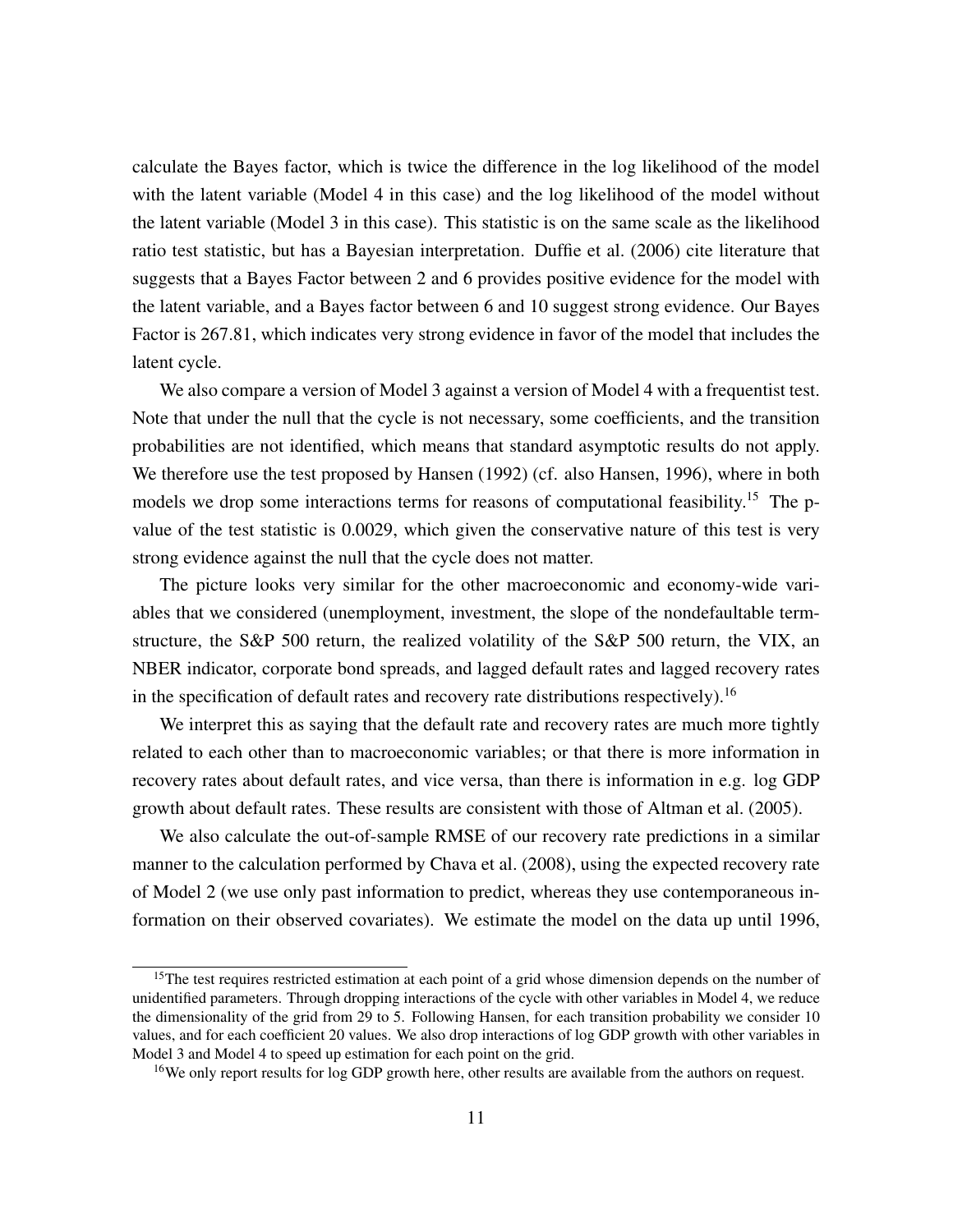predict the state of the credit cycle for 1997 given the information up until 1996, and calculate the expected recovery rate under the model for each recovery rate observation in 1997, and calculate the corresponding prediction error. We then roll the estimation forward, estimate using data up until 1997, and predict recovery rates for 1998, and so on. The RMSE for these out-of-sample predictions is 22.62%, which is similar to the lowest RMSE of 22.88% obtained by Chava et al. (2008). Although these numbers are probably not directly comparable since they are based on different datasets, it is still interesting that the relatively simple Model 2 seems to do as well on the basis of past information as the more complicated models proposed by Chava et al. (2008) based on contemporaneous information on many interesting observed firm-specific, security-specific and economy-wide covariates.

To qualify how the dynamics of macroeconomic variables differ from the dynamics of credit variables, we plot the smoothed (i.e. based on the full dataset) probabilities of being in the state of the Markov chain which we label as a credit downturn over time and compare these to NBER recession dates in Figure 2 (this state is associated with a higher default probability and a lower mean recovery).<sup>17</sup>

As can be seen, we do not pick up the recession of 1981, probably because although average recovery rates are very low for 1981, default rates are also very low in our data, and we only have a single recovery observation for this year. It can be seen that the credit cycle as measured by our Markov chain had two major downturns, around the recession of the early 90s and around 2001, but in each case, the credit downturn started before the recession, and in the latter case ended after it.

#### [Figure 2 about here.]

To further investigate the difference in timings of credit and business cycle downturns, we check whether one of the credit variables leads the business cycle by running bivariate Granger causality test of default rates and log GDP growth, as well as average recovery rates and log GDP growth. While there appears to be no Granger causality in either direction between default rates and log GDP growth for our data, we find that average recovery rates at lags of 1 year, or in terms of quarterly data at lags of 2 and 4 quarters strongly Granger-cause log GDP growth.

<sup>&</sup>lt;sup>17</sup>The procedure for calculating the smoothed probabilities is described in Appendix A.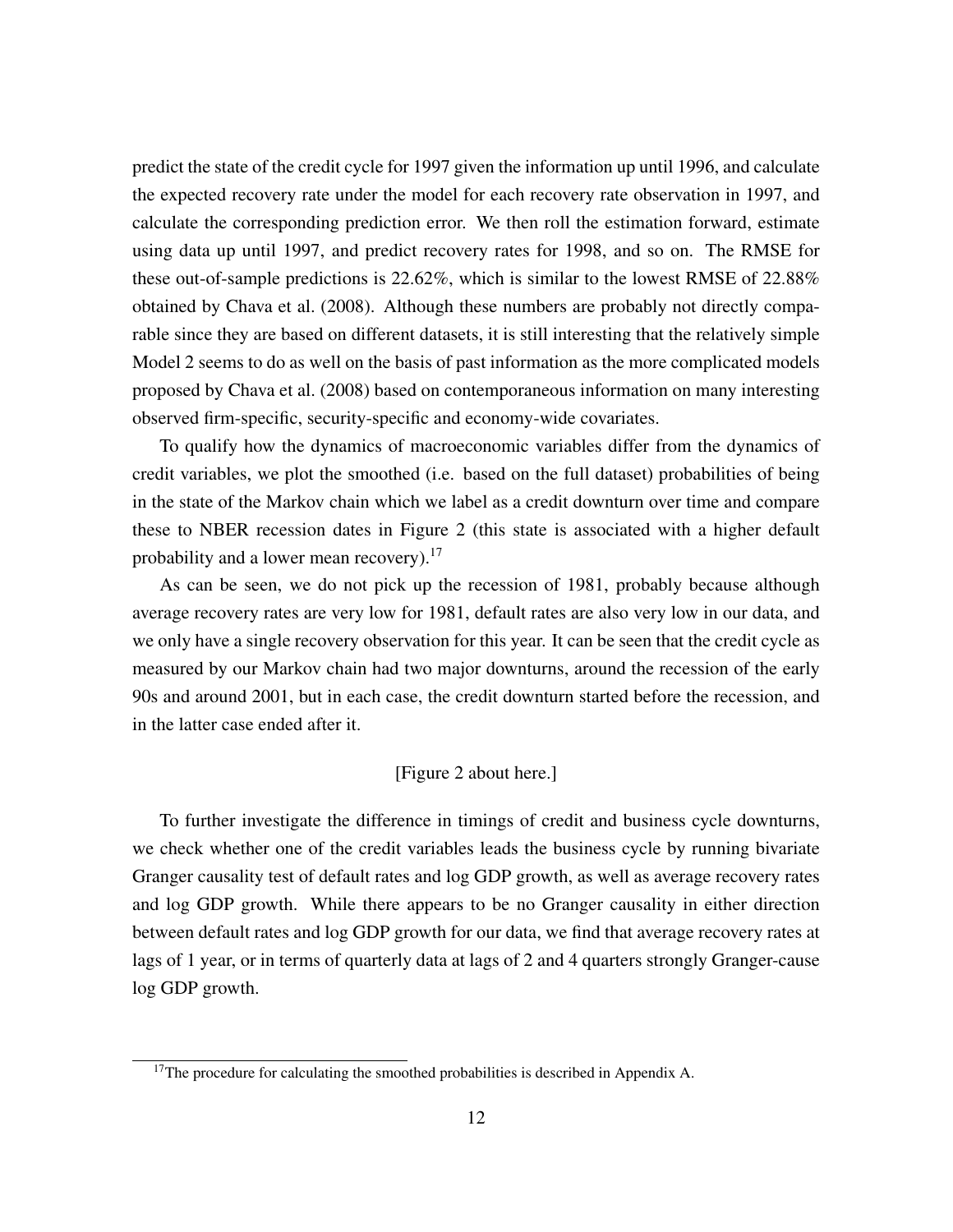In the following, we drop macroeconomic explanatory variables from our specifications and focus on models that contain only the credit cycle as a time-varying variable. This produces relatively parsimonious models that still manage to capture the dynamics of our creditrelated variables.<sup>18</sup>

*Default Rates.* In the static model (Model 1), the model-implied default probability is constant at 2.10%. In one version of a model including a cycle (Model 2), the default probability in downturns is 3.36% and 1.20% in upturns (these are similar in all models that include a cycle).

To check the goodness of fit of the cycle-implied default rates, we regress observed default rates on a constant and estimated default probabilities of Model 2. These estimated default probabilities are obtained by mixing, for each period, the default probabilities of both states where the weightings are the (smoothed) probabilities of being in one state or the other. Given the coefficients of this regression we can test the default rate component of both the static and dynamic model. The null hypothesis for the dynamic model (that Model 2 correctly captures time-variation in default rates) is that the constant and the coefficient of the estimated default probability are equal to zero and one respectively. The p-value associated with this restriction is 0.9540, indicating that this null is not rejected.<sup>19</sup> We also explicitly consider restricting the coefficient of the estimated default probability to zero, and letting the constant be unrestricted. This restriction would correspond to the static model (Model 1). The p-value associated with this restriction is less than  $10^{-5}$ , indicating that the static model (Model 1) does not describe the data well.

*Seniority (bond category).* We can examine the behaviour of recovery rate distributions for different seniorities over the cycle on the basis of Model 2, where here we use the rather broad definition of seniority used by Altman and Kishore (1996) and Altman et al. (2005), i.e. their 'bond category' which also includes information on the presence of collateral and coupons (see Section 3 for details).

We can distinguish two types of default events in our data, one for which we observe

<sup>&</sup>lt;sup>18</sup>Note that this also has the effect of simplifying forecasting. In order to forecast from models that use macroeconomic variables as covariates we would need to posit an appropriate law of motion for these variables, an issue which we avoid here.

<sup>&</sup>lt;sup>19</sup>The p-values are those of standard t-tests. In order to verify that these are appropriate, we bootstrapped the t-statistics of the regression to confirm that they do indeed follow a t-distribution.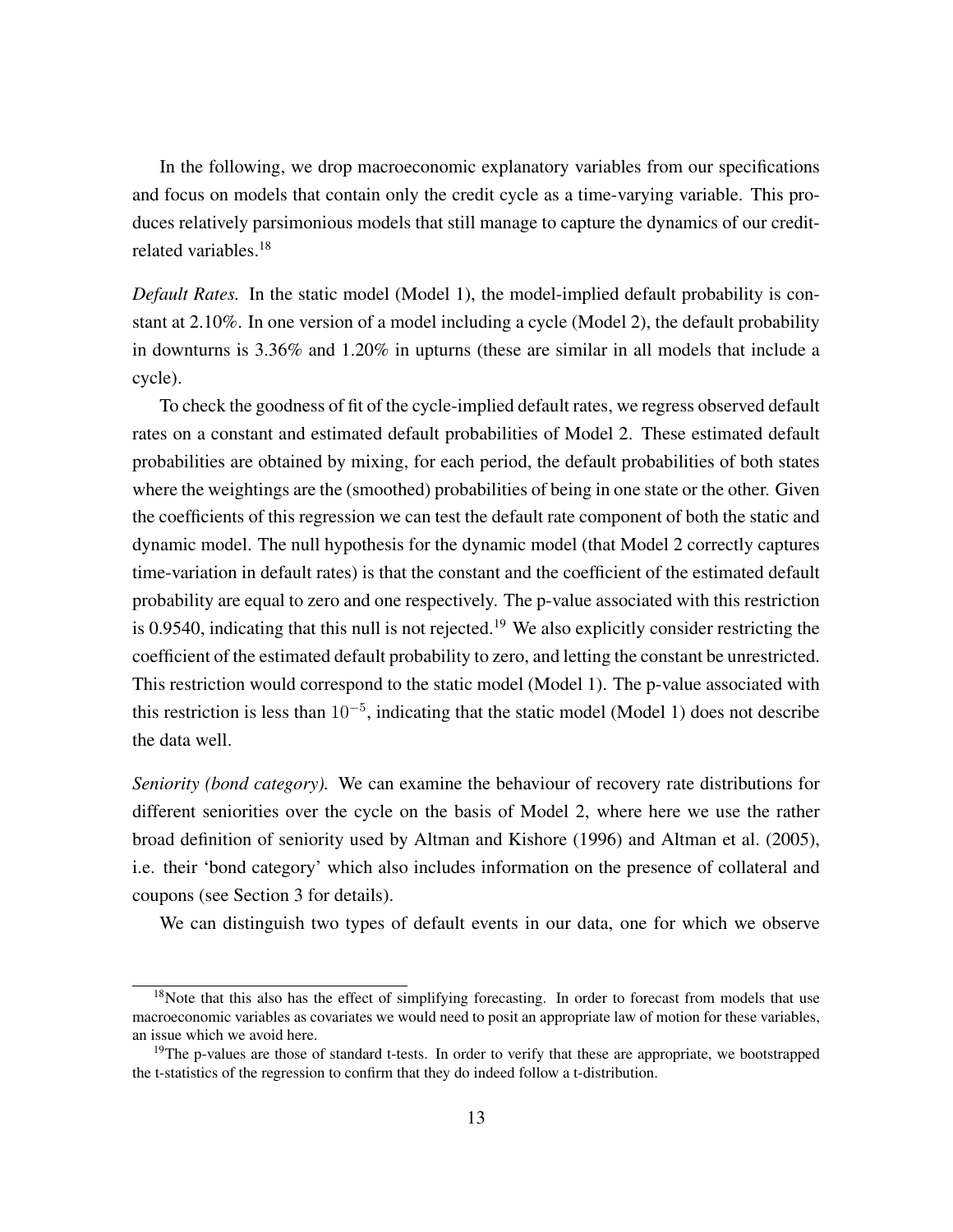only a single recovery associated with a given default event, and one for which we observe multiple recoveries of different seniority classes associated with the default event. As we have stated before, we only use the most senior recovery for estimating the model when we observe more than one recovery for a given default event. However, we create a dummy which is one in case we observe multiple recoveries for a default event, and interact this dummy with the seniority dummies. The idea here is that seniority can mean different things depending on the debt structure of the firm. For example, the recovery on a Senior Unsecured bond might be higher in situations where we also observe recovery on a junior bond, since in this case the first losses are taken by the holders of the junior bond; the junior bond performs the role of a "junior debt cushion".

#### [Table 2 about here.]

We calculate the average recoveries implied by our estimates for different seniority classes for all types of events in Table 2. We can see for example that in default events where recovery is observed only on a single bond, senior unsecured bonds have a higher recovery in upturns on average (47.3%), they have very similar (low) recoveries to bonds of all other seniorities in downturns (31.6%). Similarly to e.g. Acharya et al. (2007), we also find that this effect is more pronounced for senior securities. Acharya et al. (2007) also provide evidence that in their data, the effect is not present if the debt is secured. Comparing our estimated recoveries on Senior Secured bonds and Senior Unsecured bonds in both states of the cycle, we find that in our data, senior debt is more strongly affected by a credit downturn if it is secured. The difference in results might be due to differences in the definition of secured debt, or due to differences between industry distress as defined by Acharya et al. (2007) and the credit cycle as defined here.

Lastly, one would expect that a "junior debt cushion" in a given default event matters especially for Senior Unsecured bonds, since in this case, all bonds share the same collateral and any losses are first borne by the junior bond(s). Conversely, for a Senior Secured bond the existence of a "junior debt cushion" should matter less, since in this case, the Senior Secured bond has bond-specific collateral. Surprisingly, the existence of a "junior debt cushion" seems to matters (in upturns) for secured debt, but not for unsecured debt; we can see that Senior Secured bonds recover more in upturns in situations in which a junior bond exists (74.1% versus 55.9% in upturns), whereas the recoveries on Senior Unsecured bonds are not really affected by whether or not a junior bond exists. To check that this is a feature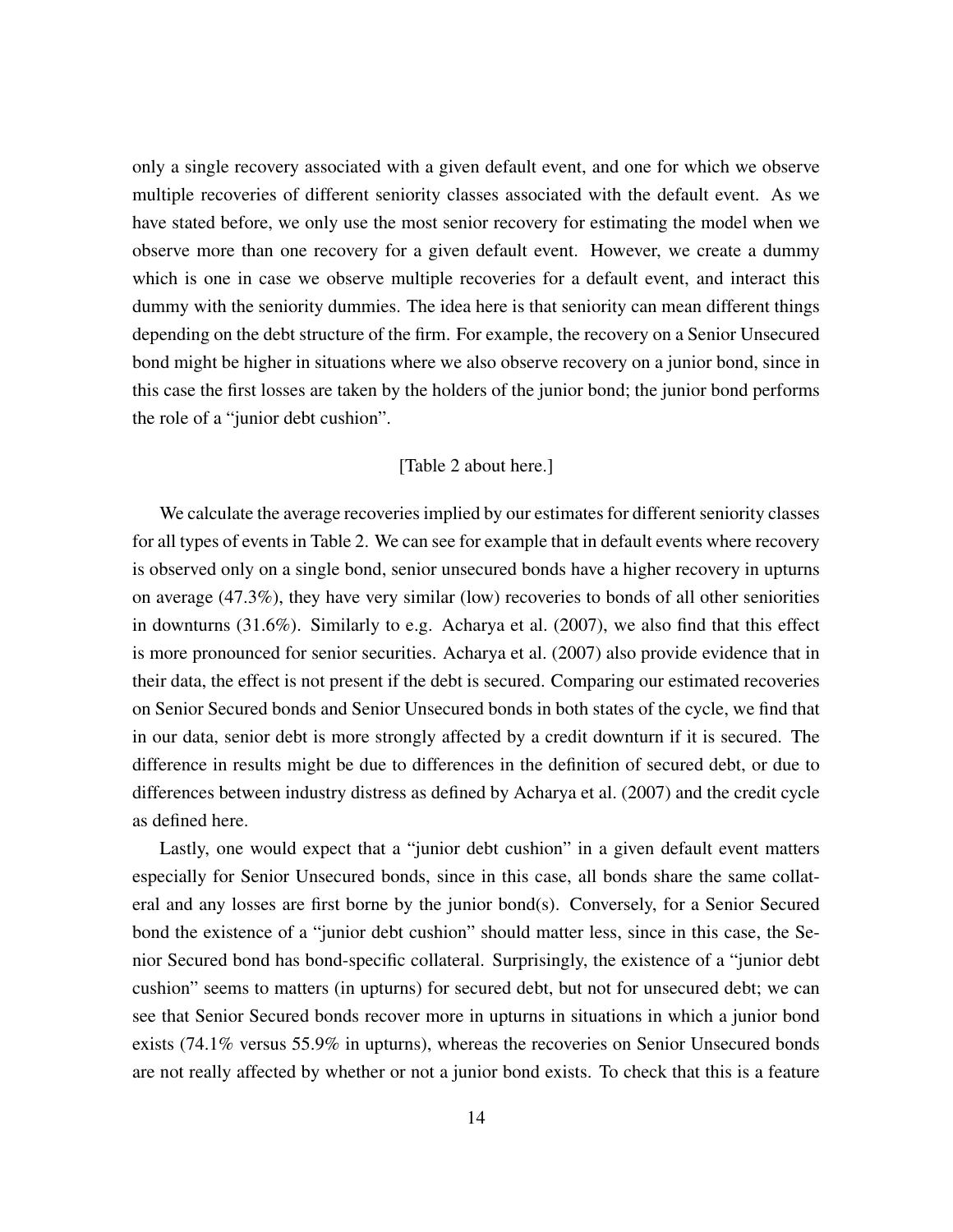of the data and not an artifact of any modeling assumption, we also regress recoveries of Senior Secured bonds on a constant and a dummy that is one if a cushion exists (a recovery is observed on another bond). For our data the estimated coefficients are 39.1% and 11.6% on the constant and on the dummy respectively, implying that recoveries on Senior Secured bonds are 39.1% on average if no cushion exists, and 50.7% on average when some type of cushion does exist. The coefficient on the dummy is also significant at 1%. This does appear to be a feature of the data.

*Industry.* Lastly, we also consider the industry of the issuer as an additional explanatory variable for  $\alpha_{ti}$  and  $\beta_{ti}$ . Since for some industries, we have a very low number of recovery and default observations in upturns, we aggregate industries into three groups: Group A: Financials, Leisure, Transportation, Utilities; Group B: Consumer, Energy, Manufacturing, Others; and Group C: Construction, Mining, Services, Telecoms. For our data, these groupings roughly correspond to industries with high, medium and low mean recovery rates respectively.<sup>20</sup> All industry groups show recovery rate distributions that vary over the cycle. In terms of the AIC, the model with industry groupings is slightly better than the model that only relies on the credit cycle (Model 2) or the model that relies on the credit cycle and macroeconomic explanatory variables (Model 4). In terms of the BIC, which strongly favours more parsimonious models, the model that only relies on the credit cycle (Model 2) still is the best model.

#### 5. Implications for risk management

Altman et al. (2005) cite previous work (Altman et al., 2001) that states that allowing for dependence between default rates and recovery rates produces a 99% VaR of a percentage loss of about 4.9% for a representative portfolio, whereas the VaR which is calculated on the basis of a model that assumes no dependence between default rates and recovery rates is around 3.8%. In relative terms, this is an increase of around 29% in the VaR. These number are based on a very simple static model into which they substitute guessed parameter values. We are in a position to compare the VaR calculated when assuming recovery rate distributions are either static or time varying, but on the basis of an estimated model.

 $20$ The groupings were chosen to minimize the LR statistic of a test that restricts the coefficients on industry dummies to be the same within these groupings, i.e. to choose the most likely grouping given the data. The p-value of the likelihood ratio test for the given groupings is 10%.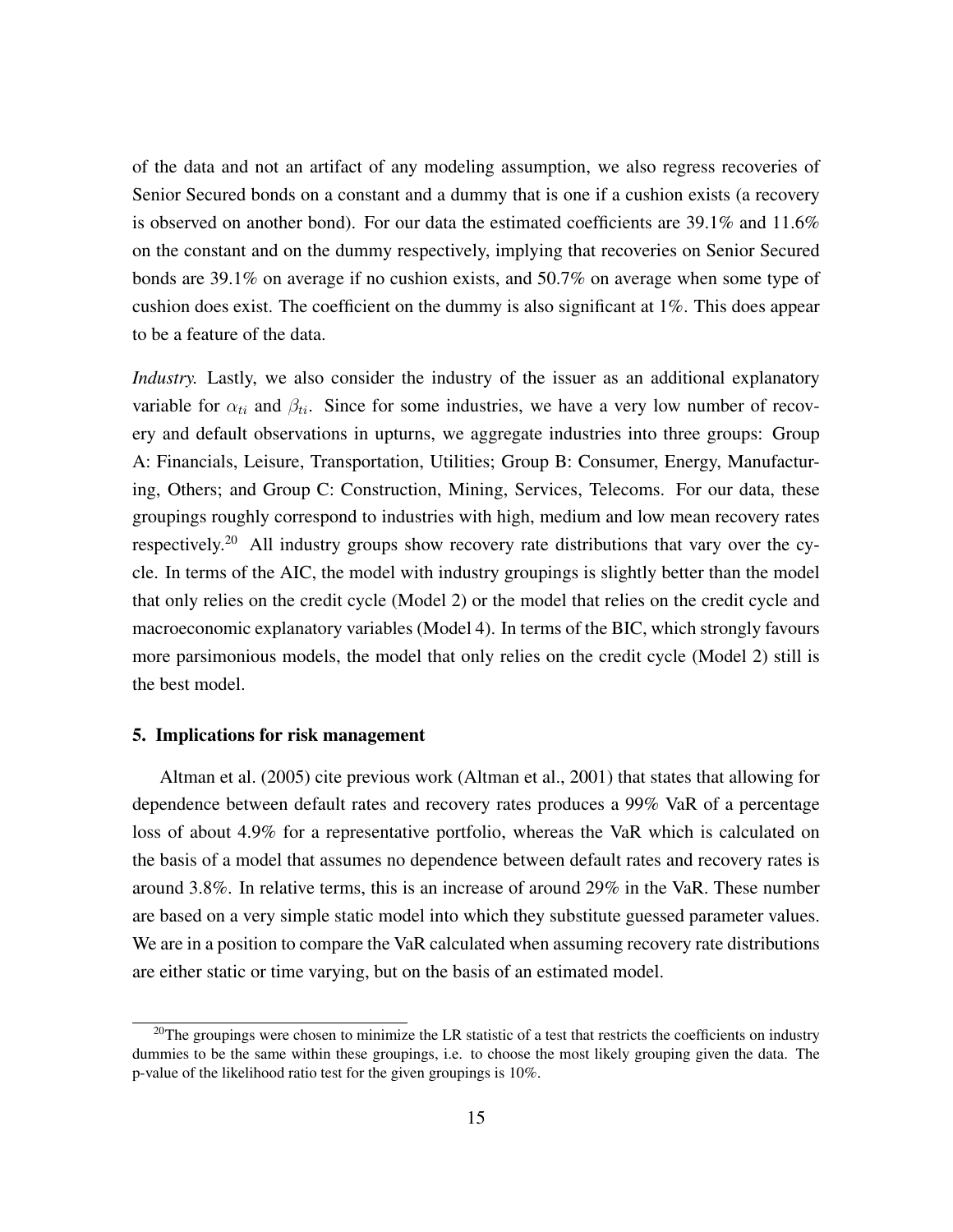We calculate (by simulation of 50,000 paths) the one-year loss distribution of a hypothetical portfolio of 500 senior unsecured bonds, issued by 500 separate issuers that are representative of the firms in our dataset. We compare the 99% VaR assuming that the bonds in the portfolio are either well described by a static model (Model 1) or by dynamic model which includes the credit cycle as an explanatory variable, where we look at a version of the model in which both default probabilities and recovery rates are functions of the credit cycle (Model 2), and a version in which only default probabilities are a function of the credit cycle and recovery rate distributions are static (Model 2a), and only recovery rate distributions are a function of the credit cycle and default probabilities are static (Model 2b). This allows us to examine the impact on risk calculations of ignoring the time-variation either in recovery rate distributions or in default probabilities.

Note that when estimating the models, the identification of the state can come either through recovery rates, or through the default rate, or through both. If we assume that recovery rate distributions vary, but default probabilities are constant over the cycle, the state is identified only through the time-variation in recovery rate distributions. Intuitively, this is the case because the number of defaults (or the default rate) in this case does not contain information about the state of the cycle (for a mathematical argument, see Appendix B). Conversely, if we assume that default probabilities vary with the cycle, but recoveries do not, then the state is identified only via the variation in the number of defaults (the default rate). When we estimate Models 2, 2a and 2b, the smoothed probabilities of being in either state as well as the transition probabilities vary very little across the models, even though identification is coming through different subsets of the variables. This reflects the close link between recovery rates and default rates evident e.g. in Figure 1.

Once the models are estimated, we can simulate from them. For this we have to choose the probability that we attach to being in a credit downturn today. We examine cases with this probability being equal to one (we know that we are in a downturn today), zero (we know that we are in an upturn today) and 33.5%, which corresponds to the unconditional probability of being in a downturn, given our estimated transition probabilities, i.e. under the assumption that we have no information on the current state of the cycle. The 99% VaRs calculated in this fashion are in Table 3.

A representative loss density, the one implied by the dynamic model (Model 2) based on the unconditional probability of being in a downturn is compared to the loss density implied by the static model (Model 1) in Figure 3. The dynamic model loss density is bimodal, re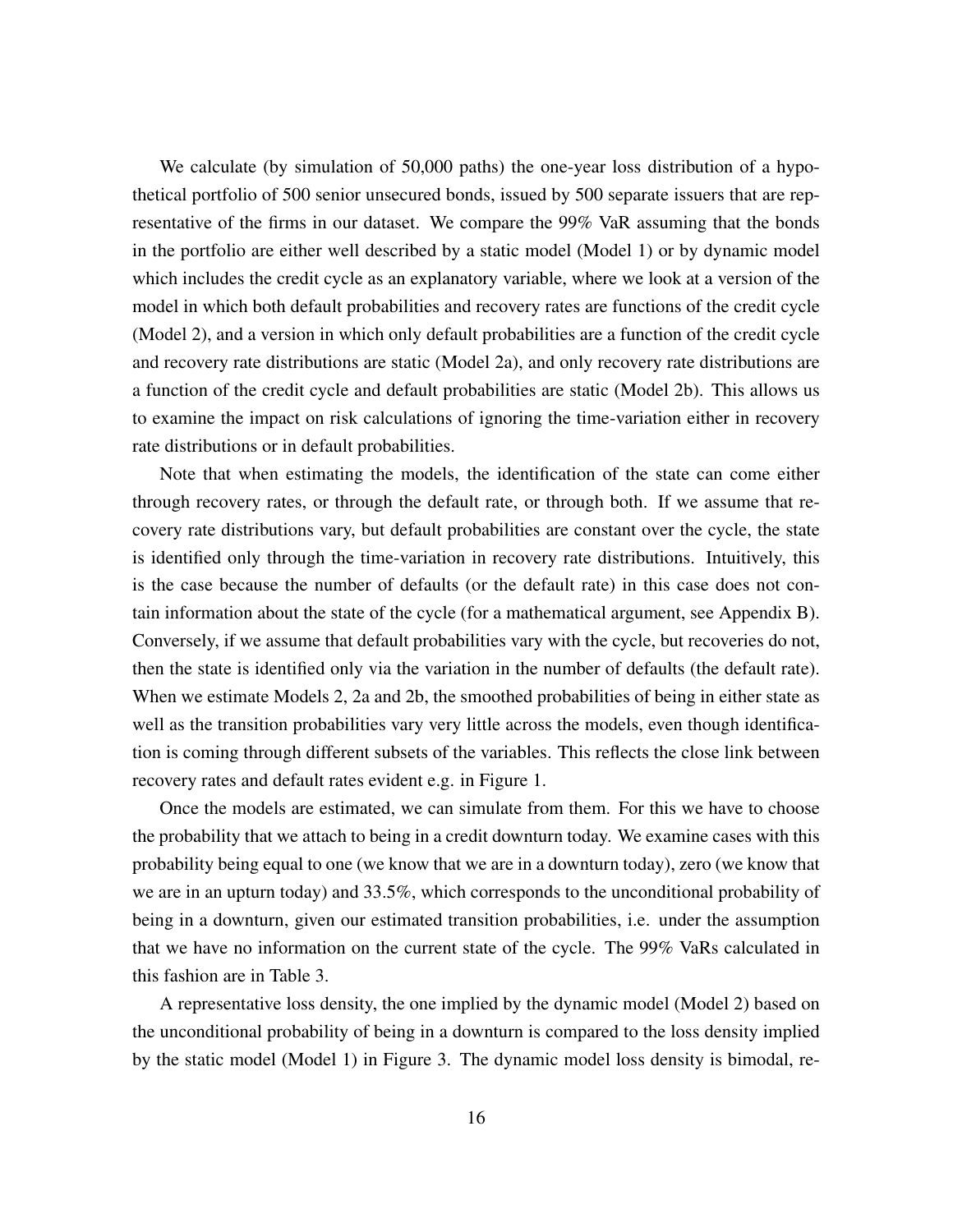flecting the possibility of ending up either in an upturn with low default probabilities and high recoveries, or ending up in a downturn, with high default probabilities and low recoveries. As can be seen, the tail of the loss distribution implied by the dynamic model is much larger.

#### [Figure 3 about here.]

Table 3 shows that the 99% VaR ranges from a loss of 3.2% to a loss of 3.7% of the portfolio assuming the world is dynamic as described in Model 2, versus a 2.4% loss on the portfolio if we had assumed that the world is static as in Model 1. Even supposing that we are in an upturn today, in which case losses over one year are likely to be smaller, the dynamic model (Model 2) still produces a 99% VaR of 3.2%, which is larger than the VaR based on the static model (Model 1). This is because in the dynamic model, even though we are in an upturn today, we might go into a credit downturn tomorrow, with the associated higher default rates and lower recoveries.

#### [Table 3 about here.]

How much of this extra risk in the dynamic model is due to the variation in recovery rates, though? Assuming that recovery rates are drawn independently from distributions that do not vary over time, or that recovery rates are static parameters is very common in pricing and risk management applications. We therefore also calculate the loss distribution on the basis of Model 2a, which assumes that recovery rate distributions are constant, but that default probabilities vary with the credit cycle. The 99% VaR produced by this Model 2a ranges from 3.0% to 3.4%, which is only slightly lower than the VaR produced by the fully dynamic model (Model 2). Suppose we focus on the case in which we assume that the probability of being in an upturn initially is equal to the unconditional probability of being in an upturn. Going from a model in which both default probabilities and recovery rate distributions are static to one in which default probabilities and recovery rate distributions vary with the cycle increases the VaR by a factor of 1.42 or by 42%. We can decompose this increase by comparing VaRs of Model 1, 2 and 2a. We can see that of these 42%, 37% are due to letting the default probabilities vary, and only about 5% are due to the additional amplification effect of letting recovery rates vary over the cycle as well. Although not negligible, it is smaller than the 29% suggested by the calculations of Altman et al.  $(2001).^{21}$ 

 $21$ If we focus on the case in which we assume that that we are in a downturn, the amplification effect is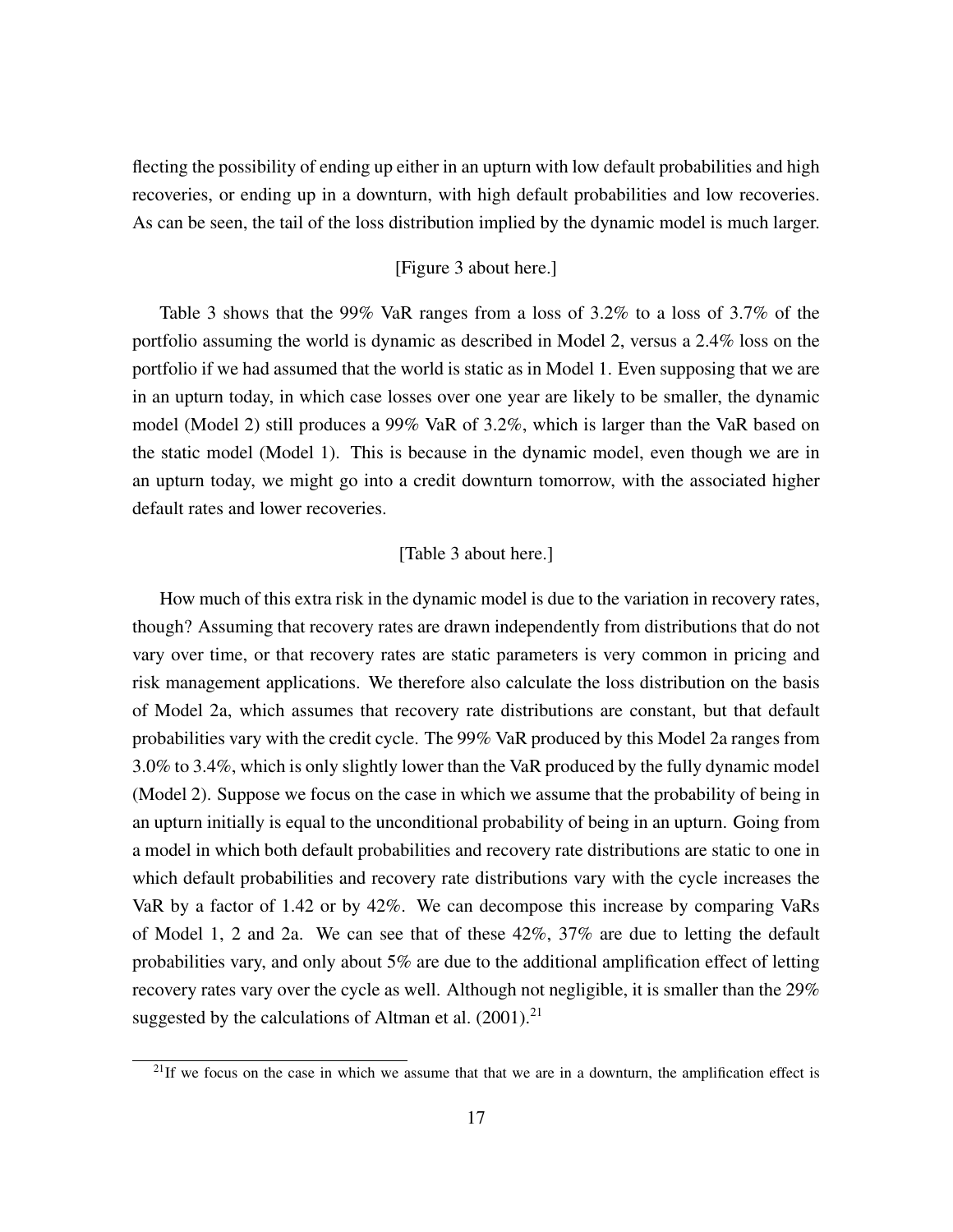Conversely, we can estimate a model in which default probabilities are constant, but recovery rate distributions vary over the cycle (Model 2b). The VaR that this model produces is essentially the same VaR of the static model, indicating again that the variation in default probabilities over the cycle has a larger impact on losses than the variation in recovery rate distributions.

For different seniorities, or looking at the model that includes industry group dummies the picture looks very similar, so we do not report the corresponding VaRs here. Essentially, it appears that although the time-variation in recovery rate distributions does amplify losses, quantitatively speaking, having about 3-4 times the number of defaulting firms in downturns is more important than losing an extra 15% or so per default in downturns.

We can also phrase this point in the context of the expected loss on a portfolio (for this, we do not even need our estimated models). Altman et al. (2001) suggest the following numerical example: Suppose that the default probability in upturns is  $r_U = 2\%$  and the default probability in downturns is  $r_D = 10\%$ , and the loss given default (1 minus the recovery rate) is a constant  $L_U = 30\%$  in upturns and a constant  $L_D = 70\%$  in downturns. Assume the probability of being in an upturn is 1/2.

The expected loss for a large portfolio, calculated using the assumption that there is no relationship between loss given default and default probability would be

expected loss = 
$$
E[L] \times E[r] = 6\% \times 50\% = 3\%.
$$

Of course, expected loss and default probability are related here through the state of the cycle. Taking this into account, we have

expected loss = 
$$
E[L \times r] = L_U \times r_U \times \frac{1}{2} + L_D \times r_D \times \frac{1}{2}
$$
  
=  $\frac{1}{2} \times 30\% \times 0.02 + \times 70\% \times 0.1 = 3.8\%$ 

The difference is  $E[L \times r] - E[L] \times E[r] = 80$  bp. We could calculate this on the basis of our estimated models, but note that this difference is just the covariance of L and r,  $E[Tr]$  –  $E[L]E[r] = Cov(L, r)$ . If the annual default rate is a reasonable estimator of the annual default probability, and the annual average recovery rate is a reasonable estimator of 1 minus the annual loss given default, then the sample covariance between these two quantities in our

larger, but still not as large as the one suggested by Altman et al. (2001). The VaR increases by 54.2% in going from Model 1 to Model 2, of which 12.5% are due to letting recovery rates vary.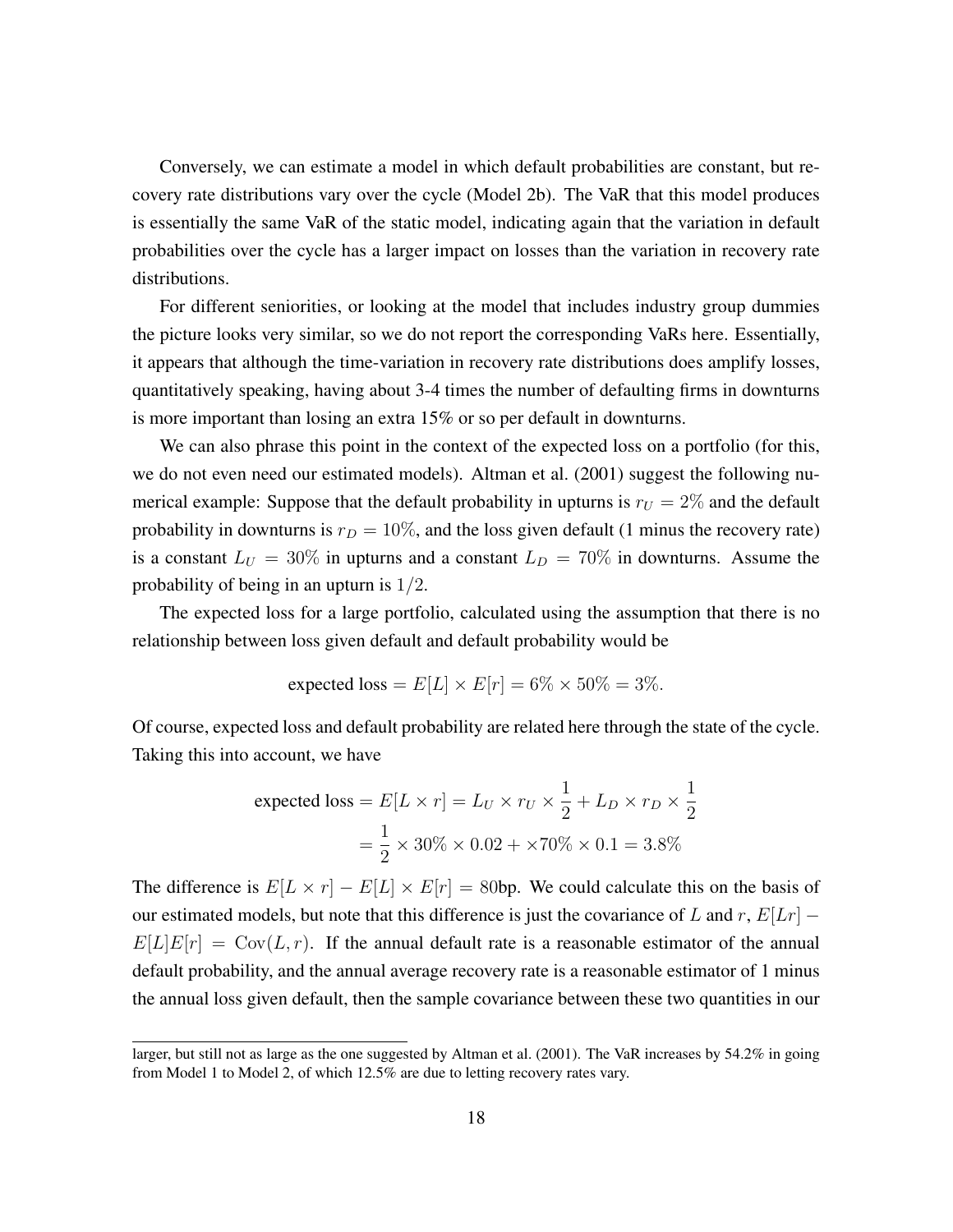data can be interpreted as an estimator of this difference in expected losses. This covariance is 6bp (rather than 80bp, as suggested by the above calculation) in our data. This indicates that the amplification effect of recovery rates on expected loss is relatively small.

#### 6. Conclusions

This paper proposes and estimates an econometric model of the systematic time-variation in recovery rate distributions and default probabilities. On the basis of our estimated model, we can state that the time-variation in recovery rate distributions does amplify risk, but that this effect is much smaller than the contribution of the time variation in default probabilities to systematic risk. We also present evidence that indicates that default rates and recovery rates are more tightly related to each other than to macroeconomic variables, and that credit downturns seem to be only imperfectly aligned with recessions; they start before recessions and last longer. The different phases of the business and the credit cycle seem to be particularly evident in recovery rates - average recovery rates actually Granger-cause log GDP growth in our data set.

The results here also suggest some interesting avenues for future research. For example, a closer examination of the quantitative importance of the effect of recovery rates on prices would appear to be important. Also, a drawback of our dataset is that it contains no firm-specific information on non-defaulting firms, which limits the extent to which we can decompose the time-variation in default probabilities. The methodology proposed here, however, could easily be extended to such datasets. This would allow examining not only the systematic time-variation in credit risk, but also any possible relationship between recovery risk and firm-specific default probabilities over time, which could yield important insights. In addition, we have to limit ourselves to market recoveries of bonds. It would probably be of particular interest to banks to repeat the exercise with data that can say something about losses on loan portfolios, i.e. with data on ultimate recoveries of loans. Finally, the different phases of the credit cycle and the business cycle which are particularly apparent in the lead-lag relationship between recovery rates and GDP growth warrant further theoretical and empirical attention.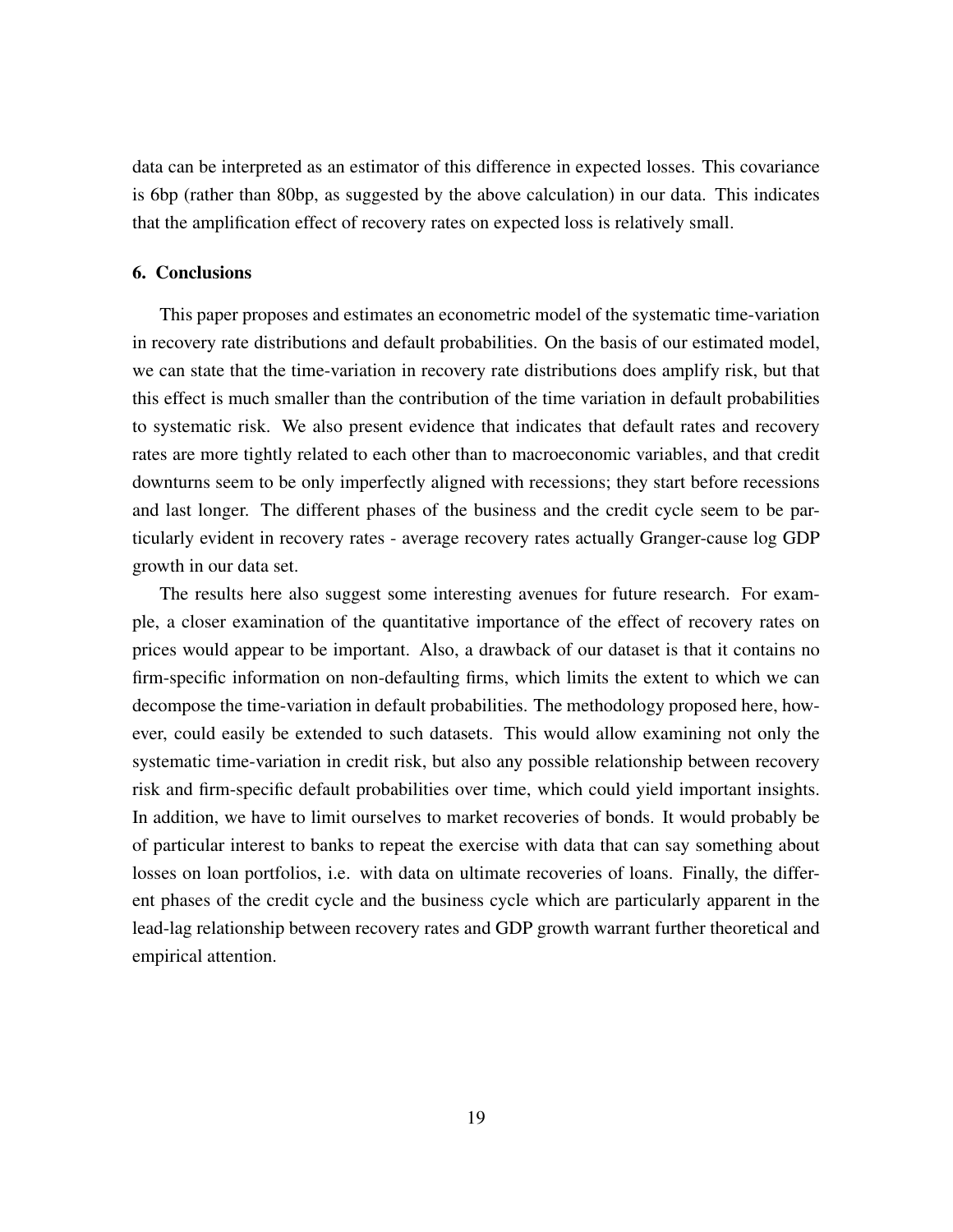## Appendix

#### A. The likelihood function

Let  $c_t$  be the unobservable state of the cycle (our Markov chain). Also, let p be the probability of remaining in state  $c_t = 1$ , and q the probability of remaining in state  $c_t = 0.22$ 

Let  $d_t$  be the number of defaulted firms observed in period t. Firms are indexed by i. We denote the recovery observed for a default event at t of firm i as  $y_{ti}$ . We collect the recoveries on all default events at t into a vector which we call  $Y_t$ .

It is easy to see that the number of defaulting firms  $d_t$  conditional on the state  $c_t$  of the cycle in any period (and the variables that influence hazards,  $X_t$ ) will be binomially distributed, given that we have assumed that firms default independently conditional on this information. The conditional default probability here is the discrete hazard described above. We can write

$$
\Pr(d_t|c_t) = \binom{N_t}{d_t} \lambda_t^{d_t} (1 - \lambda_t)^{N_t - d_t},\tag{4}
$$

where  $N_t$  is the number of firms in the population at time t, and

$$
\lambda_t = (1 + \exp\{\gamma_0 + \gamma_1 c_t + \gamma_2 X_t\})^{-1}.
$$
\n(5)

This probability is also to be interpreted as being conditional on  $X_t$  and  $N_t$ , which is not explicit in the above notation.

For each default at t associated with firm i, we observe a  $y_{ti}$ . The density of  $y_{ti}$  conditional on the state is

$$
g(y_{ti}|c_t) = \frac{1}{B(\alpha_{ti}, \beta_{ti})} (y_{ti})^{\alpha_{ti}-1} (1 - y_{ti})^{\beta_{ti}-1},
$$
\n(6)

where

$$
\alpha_{ti} = \exp \{ \delta_0 + \delta_1 c_t + \delta_2' Z_i + \delta_3' Z_i c_t + \delta_4' S + \delta_5' S c_t + \delta_6 X_t \} \tag{7}
$$

$$
\beta_{ti} = \exp \left\{ \zeta_0 + \zeta_1 c_t + \zeta_2' Z_i + \zeta_3' Z_i c_t + \zeta_4' S + \zeta_5' S c_t + \zeta_6 X_t \right\}
$$
(8)

Putting recoveries and the number of defaults together, it is then easy to see that conditional on the state, the density associated with observing a given number of defaulting firms

<sup>&</sup>lt;sup>22</sup>In our estimated models,  $c_t = 0$  will correspond to a state with high default probabilities and low recoveries which we label as a 'credit downturn' and  $c_t = 1$  to a state with low default probabilities and high recoveries which we label a 'credit upturn', but we do not impose this in the structure of the model.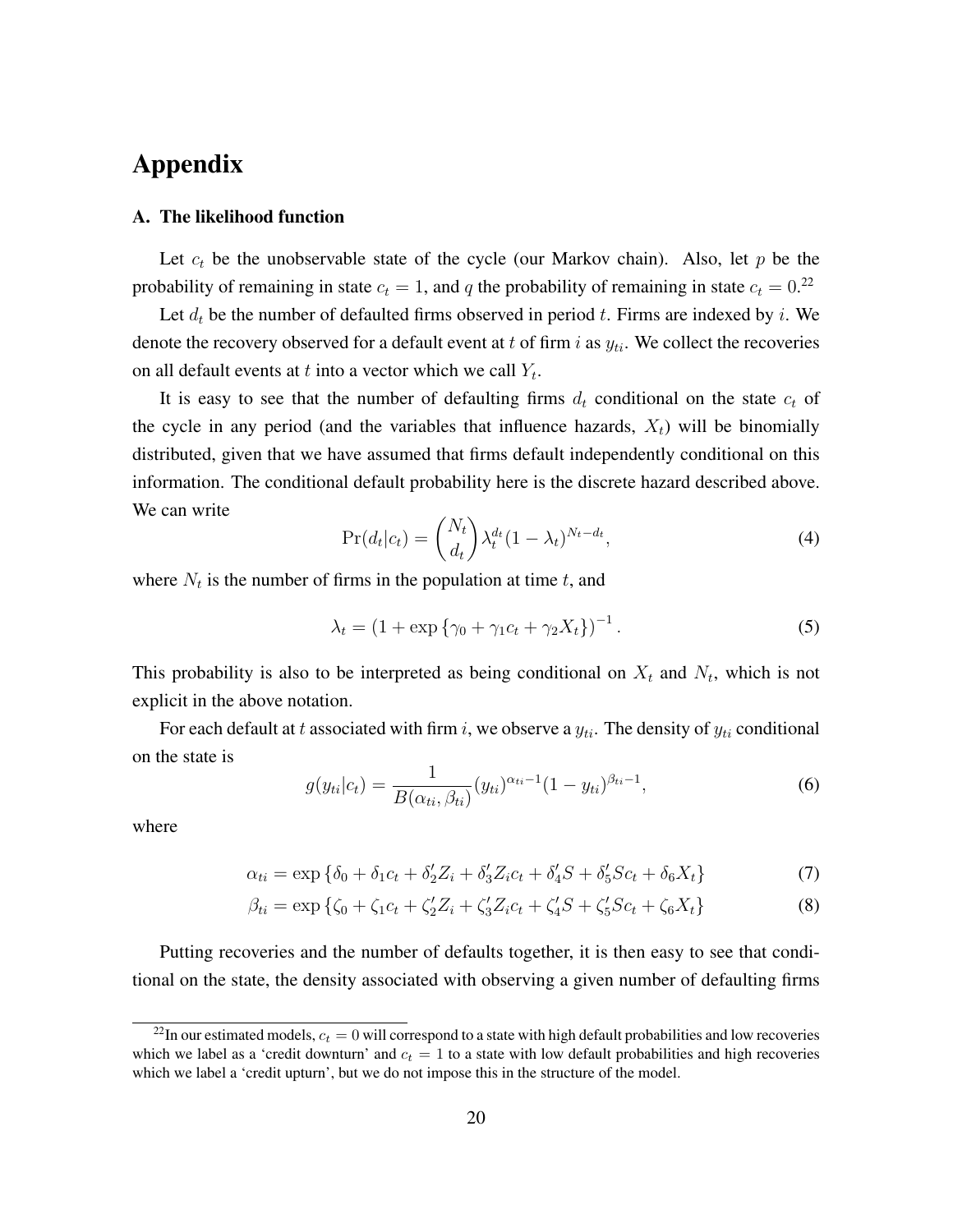$d_t$  and associated recoveries  $Y_t$  in time period t is given by

$$
f(Y_t, d_t|c_t) = {N_t \choose d_t} \lambda_t^{N_t} (1 - \lambda_t)^{N_t - d_t} \prod_{i=1}^{d_t} g(y_{it}|c_t),
$$
\n(9)

where the understanding is that the last product is 1 if  $d_t = 0$ .

The density of the data observed in period  $t$ , not conditional on the state, but conditioned on past information  $\Omega_{t-1}$  can be written as

$$
f(Y_t, d_t | \Omega_{t-1}) = f(Y_t, d_t | c_t = 1) \Pr(c_t = 1 | \Omega_{t-1}) ++ f(Y_t, d_t | c_t = 0) \Pr(c_t = 0 | \Omega_{t-1}).
$$
\n(10)

Note that given our assumptions, the past information  $\Omega_{t-1}$  is not relevant for the conditional density of  $Y_t$ ,  $d_t$ . Since the state is not observed, we need a way of deriving the filtered (and smoothed) probabilities of being in either state. Obviously,

$$
\Pr(c_t = 1 | \Omega_{t-1}) = p \cdot \Pr(c_{t-1} = 1 | \Omega_{t-1}) + (1 - q) \cdot \Pr(c_{t-1} = 0 | \Omega_{t-1}), \tag{11}
$$

where we used the notation defined previously,  $p = Pr(c_t = 1|c_{t-1} = 1, \Omega_{t-1})$ , the probability of remaining in state 1, and  $(1 - q) = Pr(c_t = 1|c_{t-1} = 0, \Omega_{t-1})$ , the probability of moving from state  $0$  to state 1. We can rearrange  $[11]$  to obtain

$$
Pr(c_t = 1 | \Omega_{t-1}) = (1 - q) + (p + q - 1) Pr(c_{t-1} = 1 | \Omega_{t-1})
$$
\n(12)

The probability  $Pr(c_{t-1} = 1 | \Omega_{t-1})$  can be obtained via a recursive application of Bayes' rule:

$$
\Pr(c_{t-1} = 1 | \Omega_{t-1}) = \frac{f(Y_{t-1}, d_{t-1} | c_{t-1} = 1) \Pr(c_{t-1} = 1 | \Omega_{t-2})}{f(Y_{t-1}, d_{t-1} | \Omega_{t-2})}.
$$
(13)

Note that there is information in recoveries  $Y_t$  and  $d_t$ , about the state, i.e. identification of the state is obtained through both the number of defaults and recoveries.

We now have all elements to maximize our log likelihood function

$$
L = \sum_{t=1}^{T} \log f(Y_t, d_t | \Omega_{t-1}),
$$
\n(14)

which is a partial likelihood since we omit specifying the law of motion of  $X_t$  and  $N_t$ .

For a given parameter vector, the likelihood can therefore be calculated recursively, given some suitable initial conditions, e.g. the unconditional probabilities of being in each state implied by the transition matrix.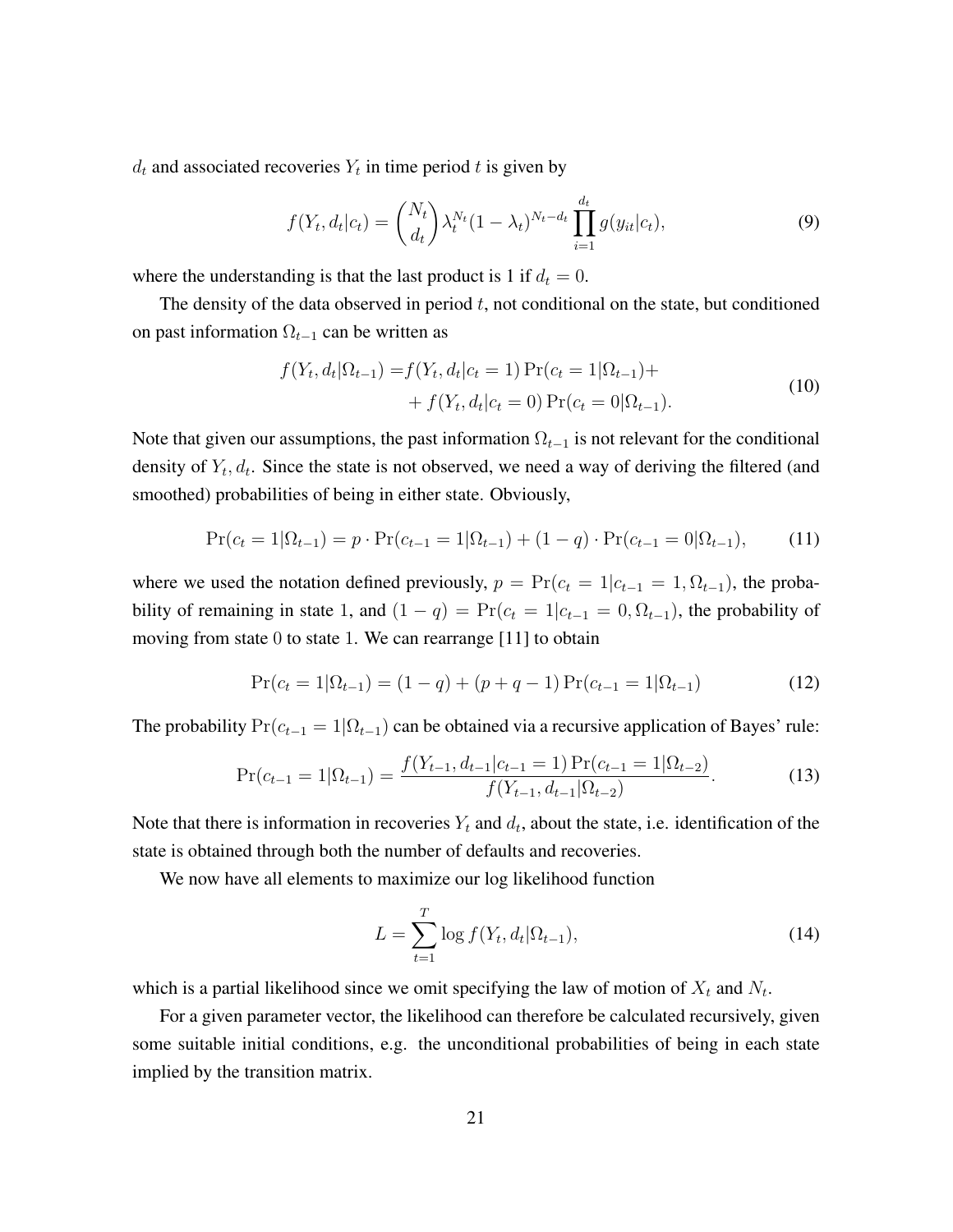Once we have our estimated parameters, we can also calculate smoothed probabilities of being in each state at any period in time. Smoothed probabilities are those probabilities obtained from the whole sample of data. The expression for these probabilities is as follows:

$$
\Pr(c_t = 1 | \Omega_T) = \Pr(c_t = 1 | \Omega_t) \times \frac{f(Y_{t+1}, d_{t+1} | c_t = 1)}{f(Y_{t+1}, d_{t+1} | \Omega_t)} \times \frac{f(Y_{t+2}, d_{t+2} | c_t = 1)}{f(Y_{t+2}, d_{t+2} | \Omega_{t+1})} \times \dots \times \frac{f(Y_T, d_T | c_t = 1)}{f(Y_T, d_T | \Omega_{T-1})}
$$
\n(15)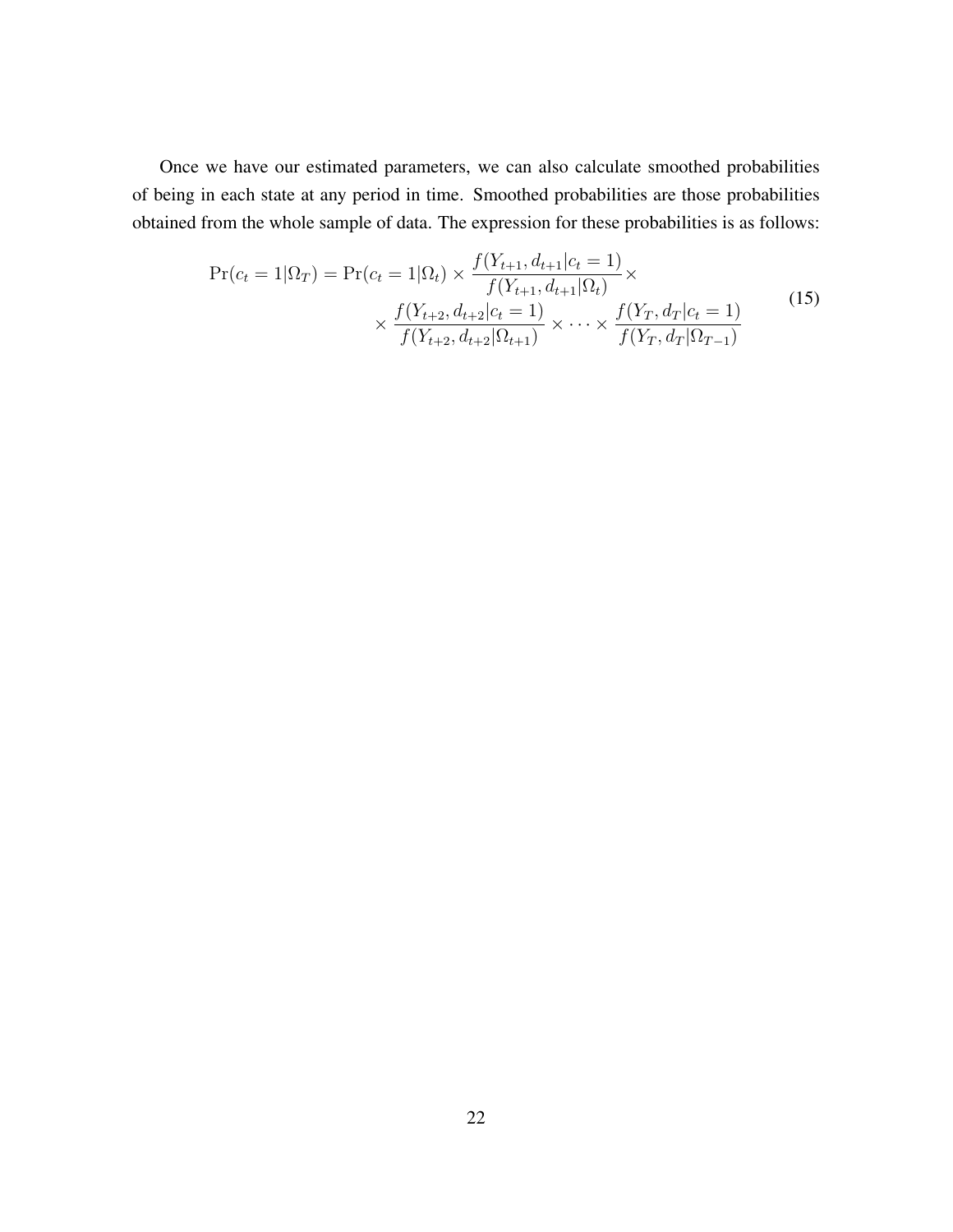#### B. Identification of the state of the cycle

The state of the cycle is identified only via variables that depend on it, in the following sense:

- 1. When default probabilities are independent of the cycle and recovery rates are not, the filtered and smoothed probabilities of being in either state only depend directly on the recoveries.
- 2. When recoveries are independent of the cycle and default probabilities are not, the filtered and smoothed probabilities of being in either state only depend directly on the number of defaults.

To see that this is the case, suppose first that all values of recoveries  $y_{it}$  do not depend on the cycle, i.e.  $g(y_{it}|c_t) = g(y_{it})$ , but that the number of defaults  $d_t$  does. We need to show that in the recursive calculation of the probabilities of the state of the cycle,  $y_{it}$  does not enter. The prediction step, i.e. calculating  $Pr(c_t = 1 | \Omega_{t-1})$  from  $Pr(c_{t-1} = 1 | \Omega_{t-1})$  works as before and does not involve any data (see [12]). The filtering step, i.e. the step involving the calculation of  $Pr(c_{t-1} = 1 | \Omega_{t-1})$  is now slightly simpler:

As before, we define  $Y_t = \{y_{it}\}\)$ . First note that

$$
f(Y_{t-1}, d_{t-1}|c_{t-1}) = f(Y_{t-1}|d_{t-1}, c_{t-1})f(d_{t-1}|c_{t-1}) = f(Y_{t-1}|c_{t-1})f(d_{t-1}|c_{t-1})
$$

because the value of recoveries and the number of defaults are independent conditional on the cycle as before. Additionally, if the  $y_{it}$  now do not depend on the cycle, we know that  $f(Y_t|c_t) = f(Y_t)$ , and we can write

$$
f(Y_{t-1}, d_{t-1}|c_{t-1}) = f(Y_{t-1})f(d_{t-1}|c_{t-1}).
$$
\n(16)

and

$$
f(Y_{t-1}, d_{t-1}|c_{t-1} = 1) = f(Y_{t-1})f(d_{t-1}|c_{t-1} = 1).
$$
 (17)

Combining the previous equations with [10] indicates that for the given case, we can write  $f(Y_{t-1}, d_{t-1} | \Omega_{t-2})$  as

$$
f(Y_{t-1}, d_{t-1} | \Omega_{t-2})
$$
  
=  $f(Y_{t-1}) \{ f(d_{t-1} | c_{t-1} = 1) \Pr(c_{t-1} = 1 | \Omega_{t-2})$   
 $+ f(d_{t-1} | c_{t-1} = 0) \Pr(c_{t-1} = 0 | \Omega_{t-2}) \}.$   
=  $f(Y_{t-1}) f(d_{t-1} | \Omega_{t-2}).$  (18)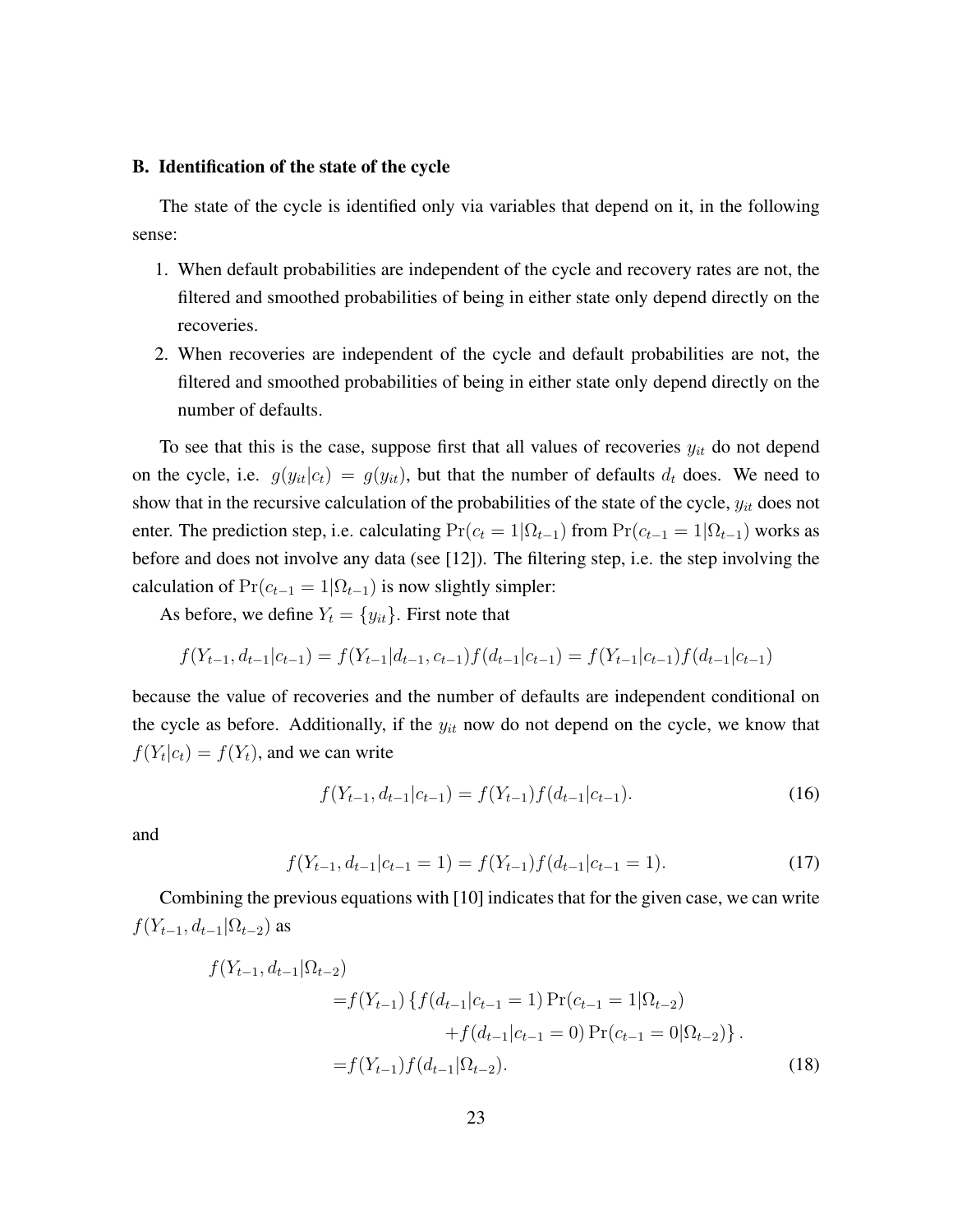Inserting both [17] and [18] into our original equation for the filtering step, i.e. [13], we obtain

$$
\Pr(c_{t-1} = 1 | \Omega_{t-1}) =
$$
\n
$$
= \frac{f(Y_{t-1}, d_{t-1} | c_{t-1} = 1) \Pr(c_{t-1} = 1 | \Omega_{t-2})}{f(Y_{t-1}, d_{t-1} | \Omega_{t-2})}
$$
\n
$$
= \frac{f(Y_{t-1}) f(d_{t-1} | c_{t-1} = 1) \Pr(c_{t-1} = 1 | \Omega_{t-2})}{f(Y_{t-1}) f(d_{t-1} | \Omega_{t-2})}
$$
\n
$$
= \frac{f(d_{t-1} | c_{t-1} = 1) \Pr(c_{t-1} = 1 | \Omega_{t-2})}{f(d_{t-1} | \Omega_{t-2})}.
$$
\n(19)

Neither the calculation of  $Pr(c_{t-1} | \Omega_{t-1})$ , nor the calculation of  $Pr(c_t | \Omega_{t-1})$  involves recovery rates directly.

In the converse case where default rates are not a function of the credit cycle, but recovery rates are, an equivalent argument will show that the filtering algorithm does not use the default rates.

Intuitively, if either recovery rates or default rates are independent of the cycle, they do not contain information about it - and they are therefore not useful in deducing the probability of being in either state of the credit cycle.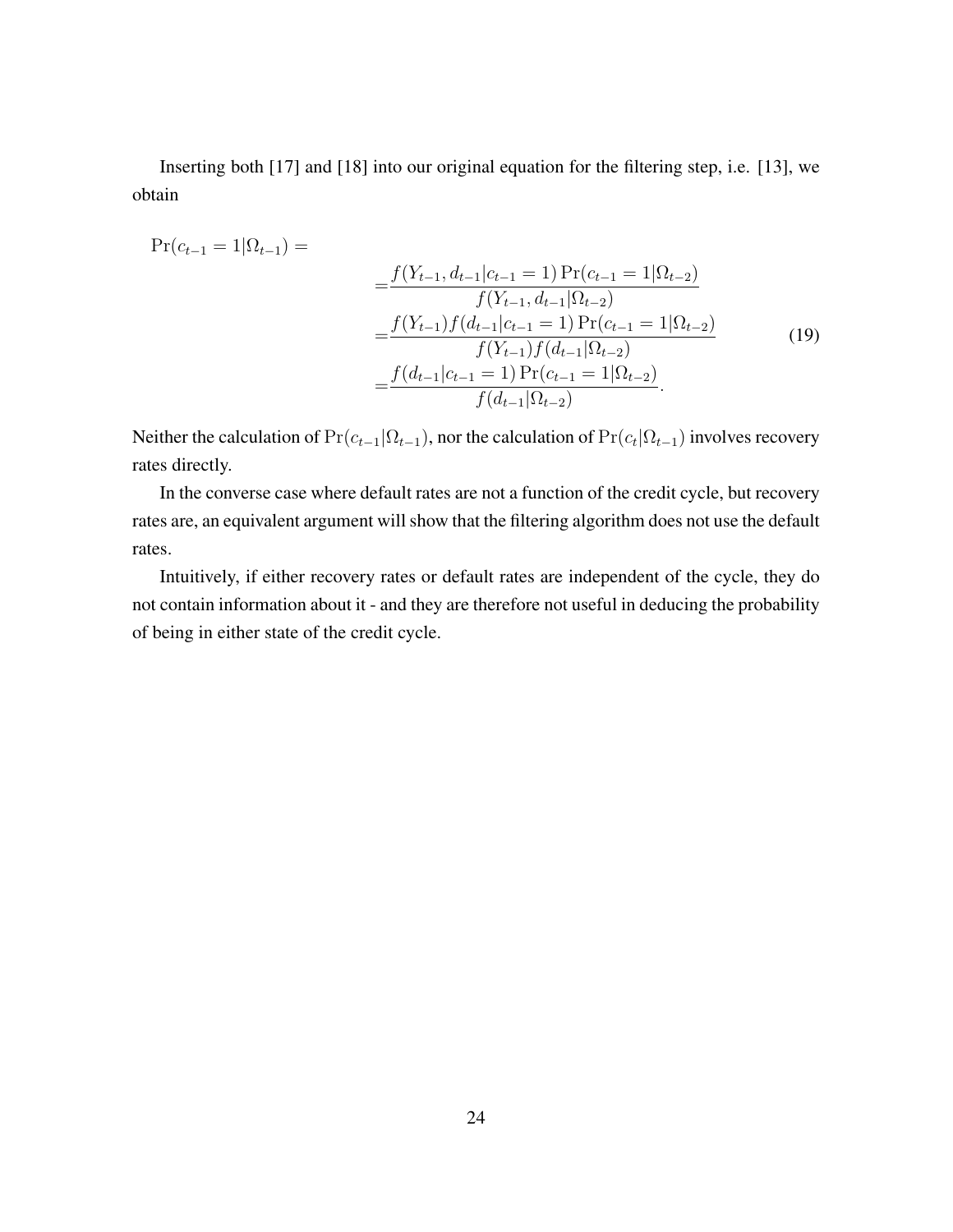[Table 4 about here.]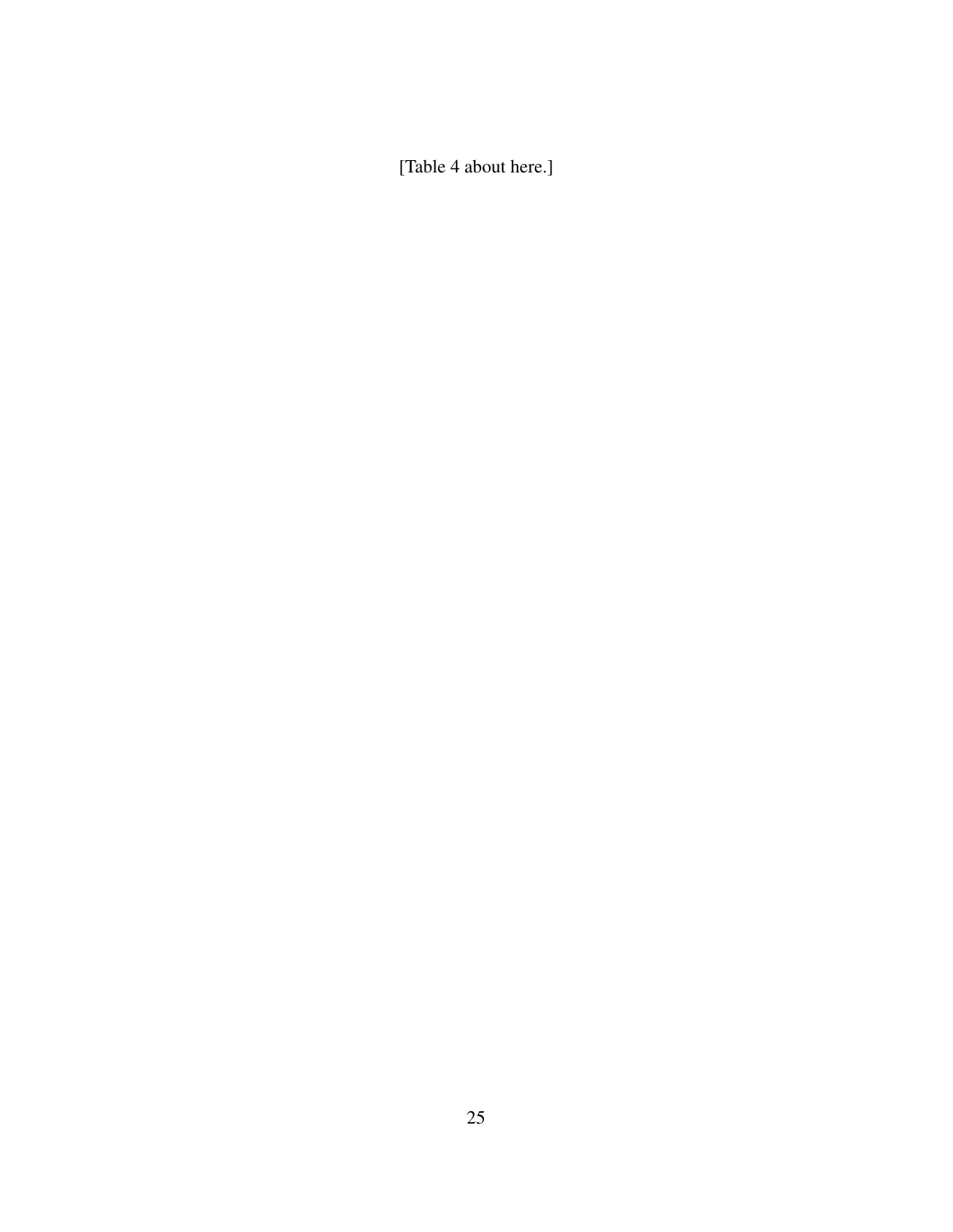#### References

- Acharya, V. V., Bharath, S. T., Srinivasan, A., 2007. Does industry-wide distress affect defaulted firms? - Evidence from creditor recoveries. Journal of Financial Economics 85, 787–821.
- Altman, E. I., Brady, B., Resti, A., Sironi, A., 2005. The link between default and recovery rates: Theory, empirical evidence, and implications. Journal of Business 78, 2203–2227.
- Altman, E. I., Kishore, V. M., 1996. Almost everything you wanted to know about recoveries on defaulted bonds. Financial Analysts Journal 57–64.
- Altman, E. I., Resti, A., Sironi, A., 2001. Analyzing and explaining default recovery rates. Report submitted to ISDA, London.
- Bangia, A., Diebold, F. X., Kronimus, A., Schagen, C., Schuermann, T., 2002. Ratings migration and the business cycle, with application to credit portfolio stress testing. Journal of Banking & Finance 26, 445–474.
- Bonfim, D., 2009. Credit risk drivers: Evaluating the contribution of firm level information and of macroeconomic dynamics. Journal of Banking & Finance 33, 281–299.
- Carling, K., Jacobson, T., Linde, J., Roszbach, K., 2007. Corporate credit risk modeling and the macroeconomy. Journal of Banking & Finance 31, 845–868.
- Chava, S., Stefanescu, C., Turnbull, S. M., 2008. Modeling the loss distribution. Working Paper.
- Diebold, F. X., Gunther, T. A., Tay, A. S., 1998. Evaluating density forecasts with applications to financial risk management. International Economic Review 39, 863–883.
- Duffie, D., Eckner, A., Horel, G., Saita, L., 2006. Frailty correlated default. Working Paper.
- Giampieri, G., Davis, M., Crowder, M., 2005. Analysis of default data using hidden Markov models. Quantitative Finance 5, 27–34.
- Grunert, J., Weber, M., 2009. Recovery rates of commercial lending: Empirical evidence for German companies. Journal of Banking & Finance 33, 505–513.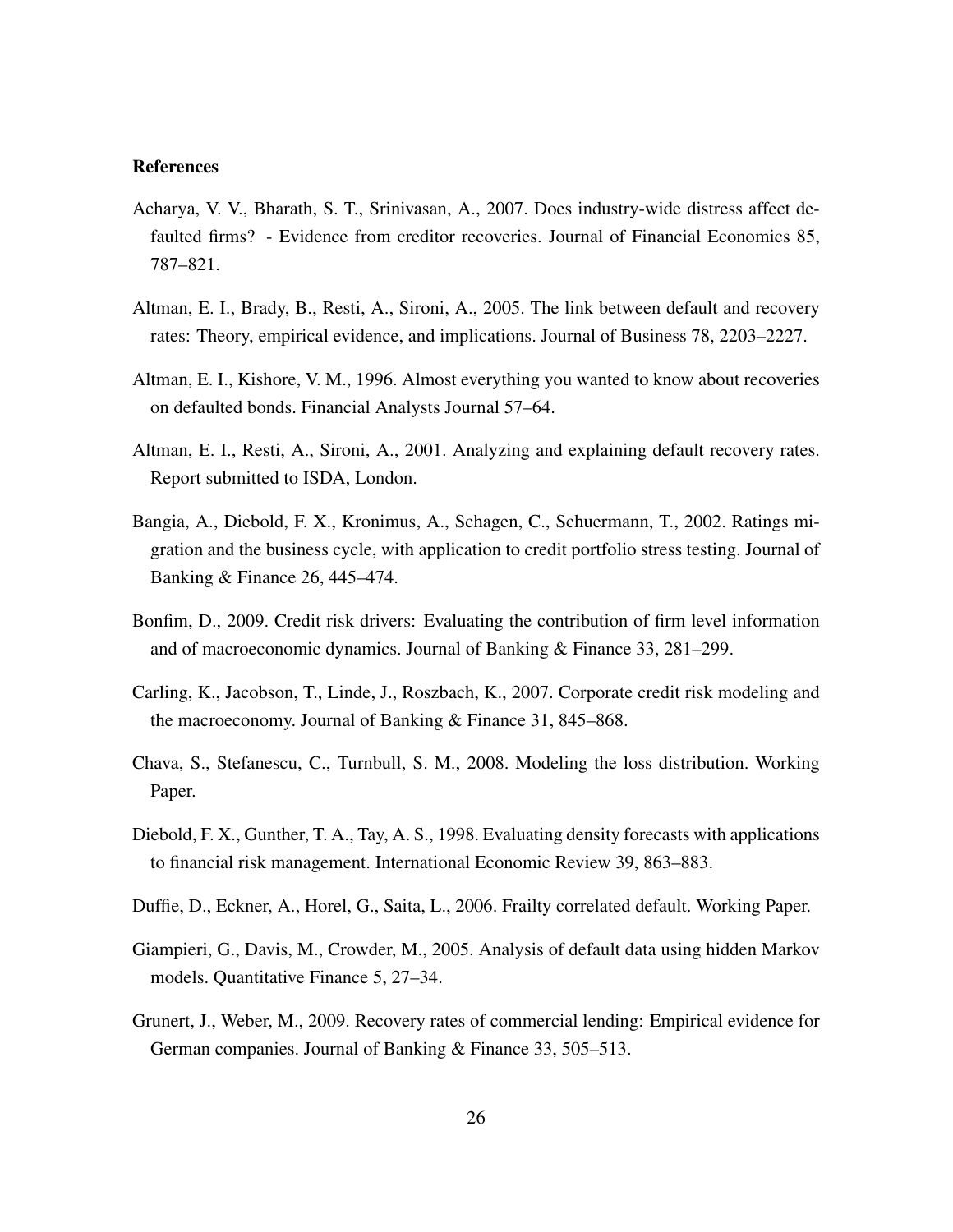- Gupton, G. M., Stein, R. M., 2002. LossCalc<sup>TM</sup>: Model for predicting loss given default (LGD). Moody's KMV, New York.
- Hamilton, J. D., 1989. Analysis of nonstationary time series and the business cycle. Econometrica 57, 357–384.
- Hansen, B. E., 1992. The likelihood ratio test under nonstandard conditions: Testing the Markov switching model of GNP. Journal of Applied Econometrics 7, S61–S82.

——— 1996. Erratum: The likelihood ratio test under nonstandard conditions: Testing the Markov switching model of GNP. Journal of Applied Econometrics 11, 195–198.

- Nickell, P., Perraudin, W., Varotto, S., 2000. Stability of rating transitions. Journal of Banking & Finance 24, 203–227.
- Shleifer, A., Vishny, R. W., 1992. Liquidation values and debt capacity: A market equilibrium approach. Journal of Finance 47, 1343–1366.
- Shumway, T., 2001. Forecasting bankruptcy more accurately: A simple hazard model. Journal of Business 74, 101–124.
- Varma, P., Cantor, R., 2005. Determinants of recovery rates on defaulted bonds and loans for North American corporate issuers: 1983-2003. Journal of Fixed Income 14, 29–44.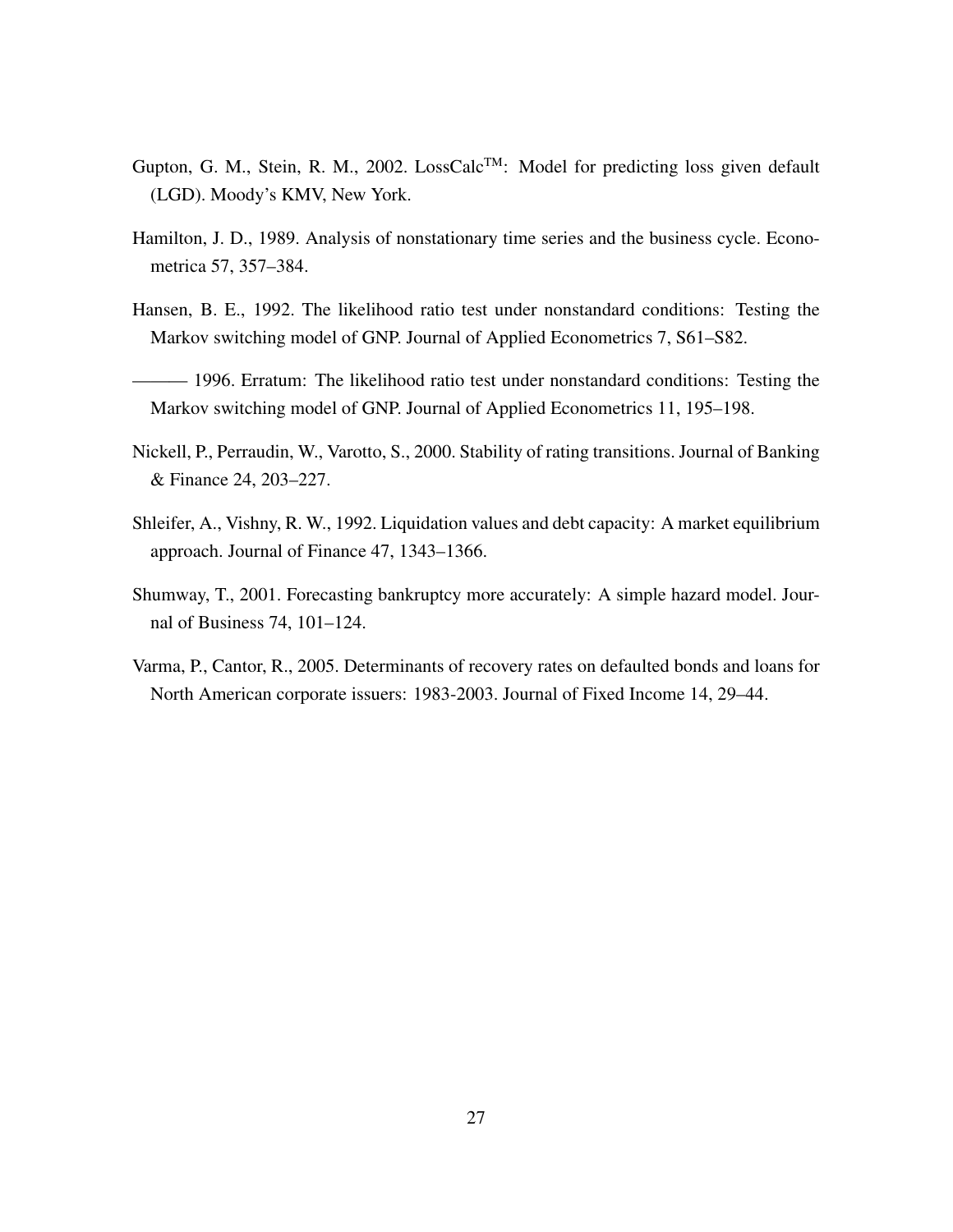## List of Figures

| Historical default rates and average recovery rates 29                             |  |
|------------------------------------------------------------------------------------|--|
| 2 Probabilities of being in the credit downturn versus NBER recessions (annual) 30 |  |
|                                                                                    |  |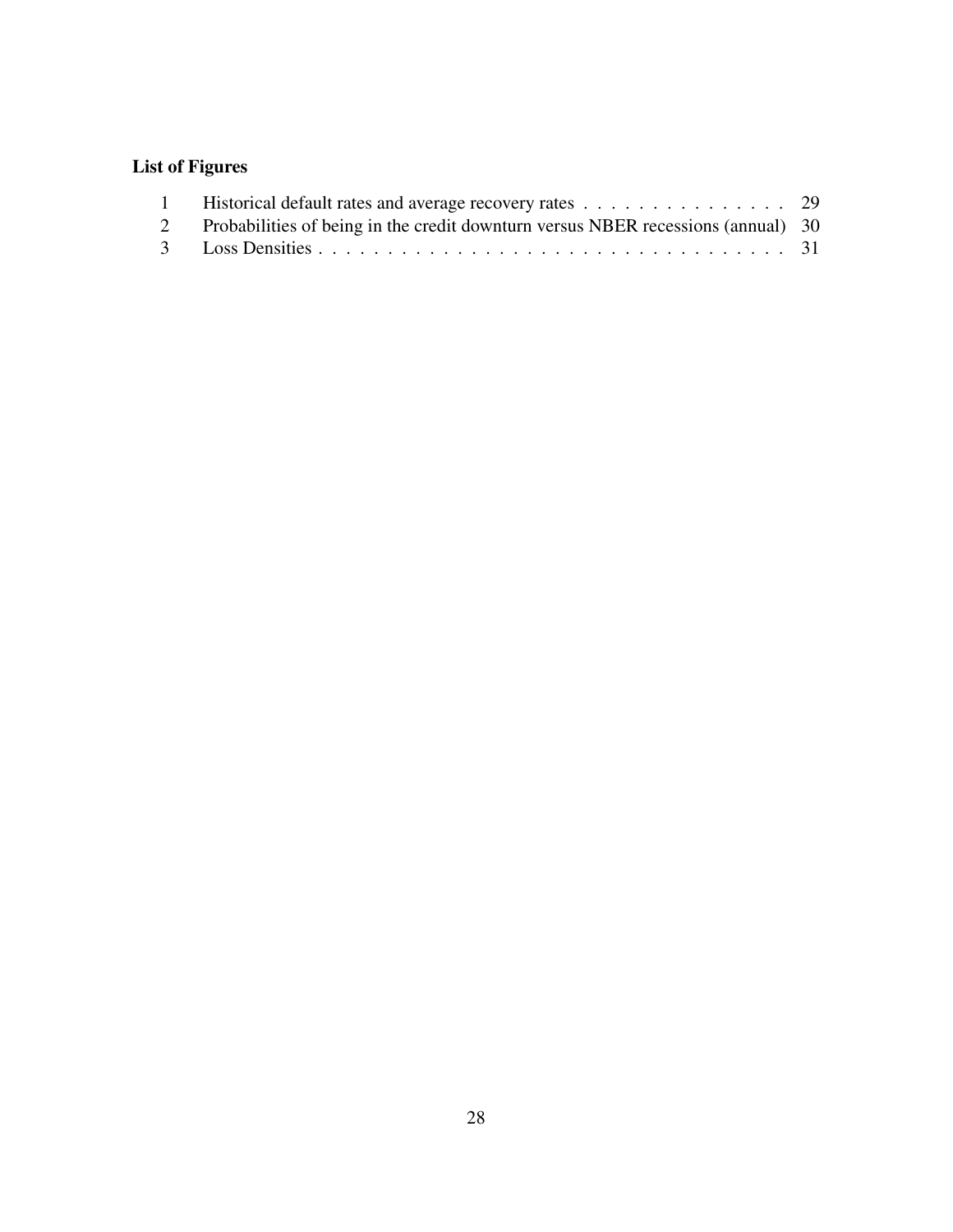



Historical default rates (fraction of defaulting firms) against time (from Moody's) and average recovery rates from the Altman data (see Section 3).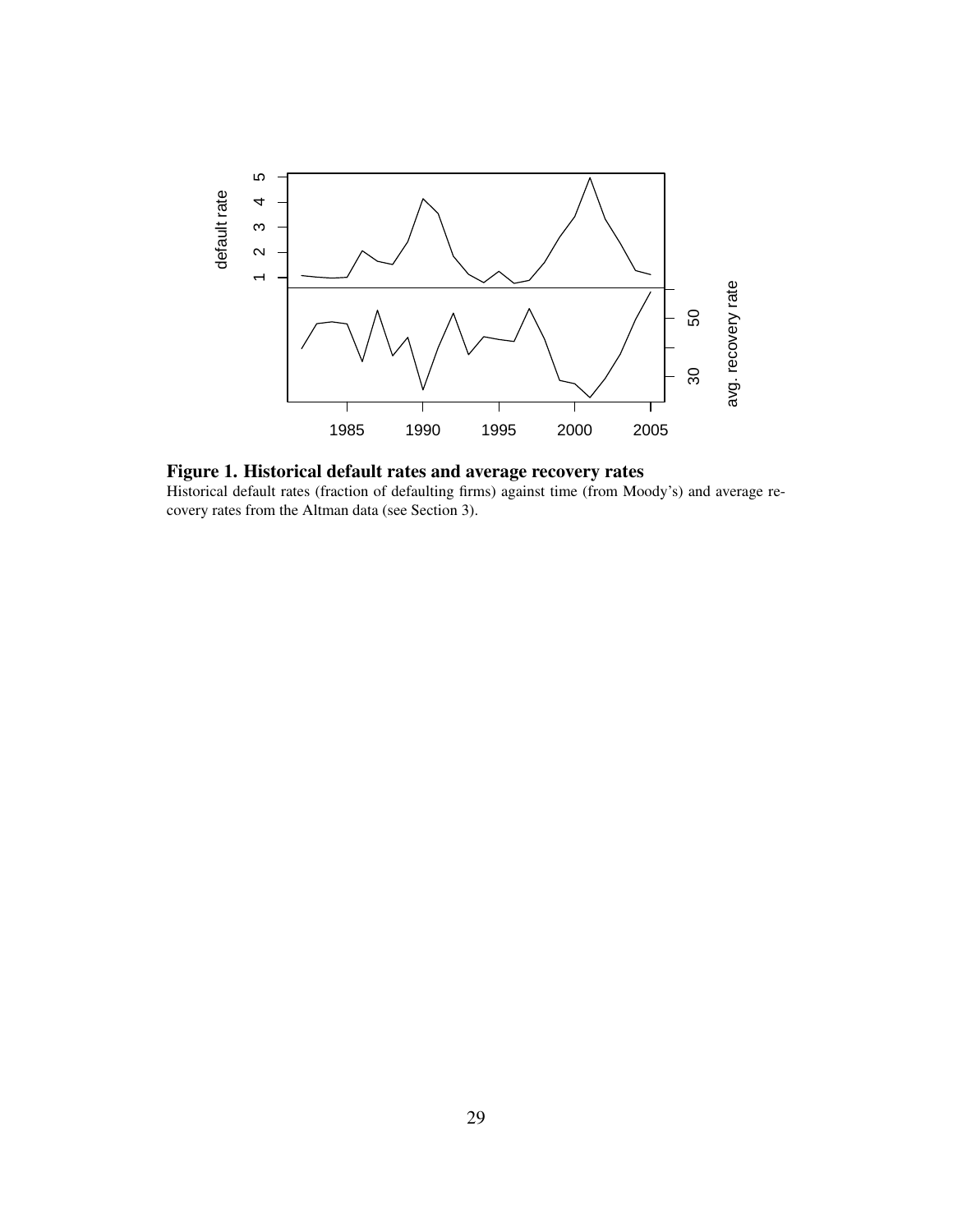

#### Figure 2. Probabilities of being in the credit downturn versus NBER recessions (annual)

Annual smoothed probability of being in a credit downturn as estimated on the basis of the version of the model that only uses the unobserved credit cycle as an explanatory variable. This is contrasted with NBER recessions (grey areas).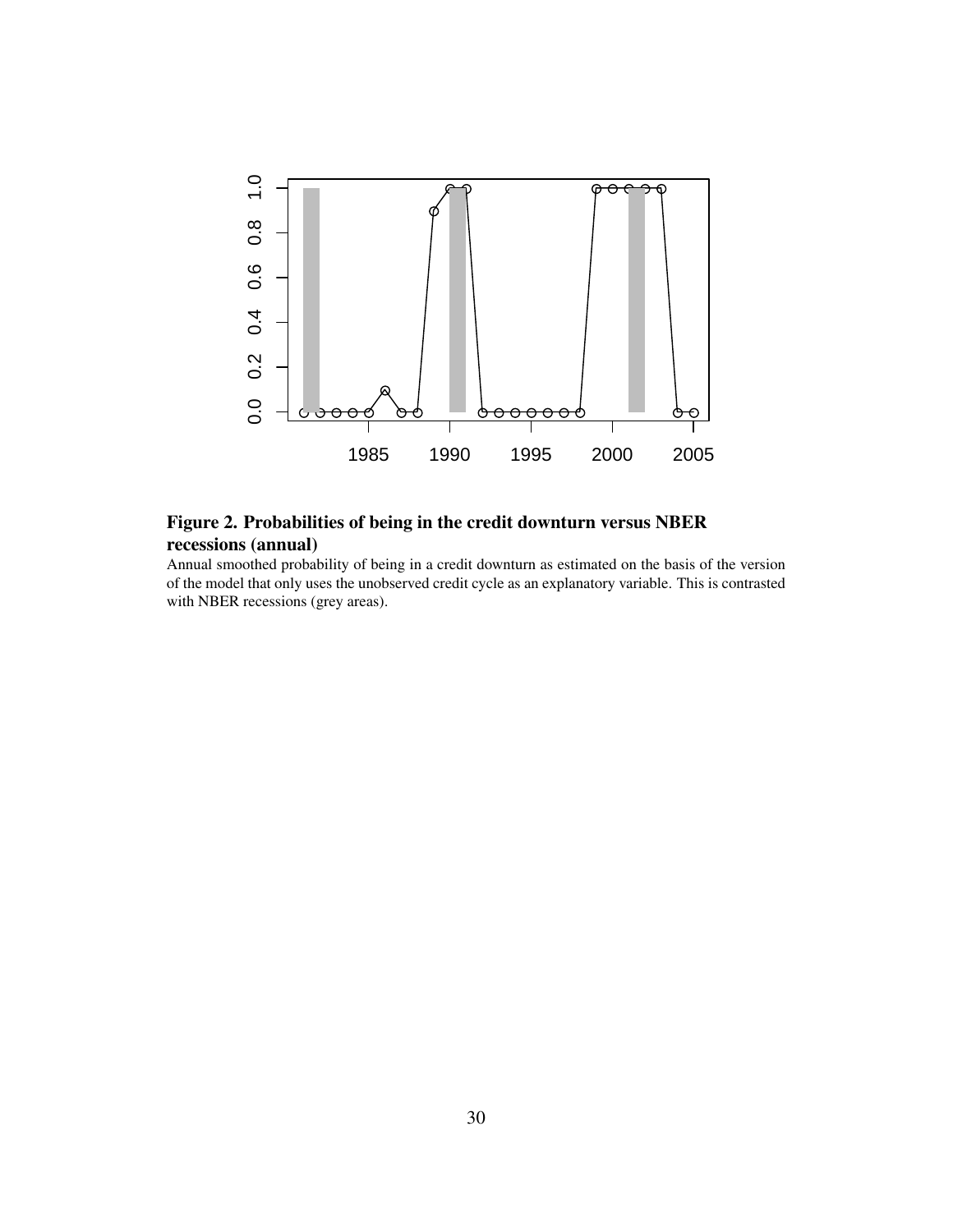

#### Figure 3. Loss Densities

One-year Loss densities implied by a static model (Model 1) and a dynamic model (Model 2) for a portfolio of 500 senior unsecured bonds issued by 500 different issuers. The initial probability of being in an upturn is assumed to be equal to the unconditional probability.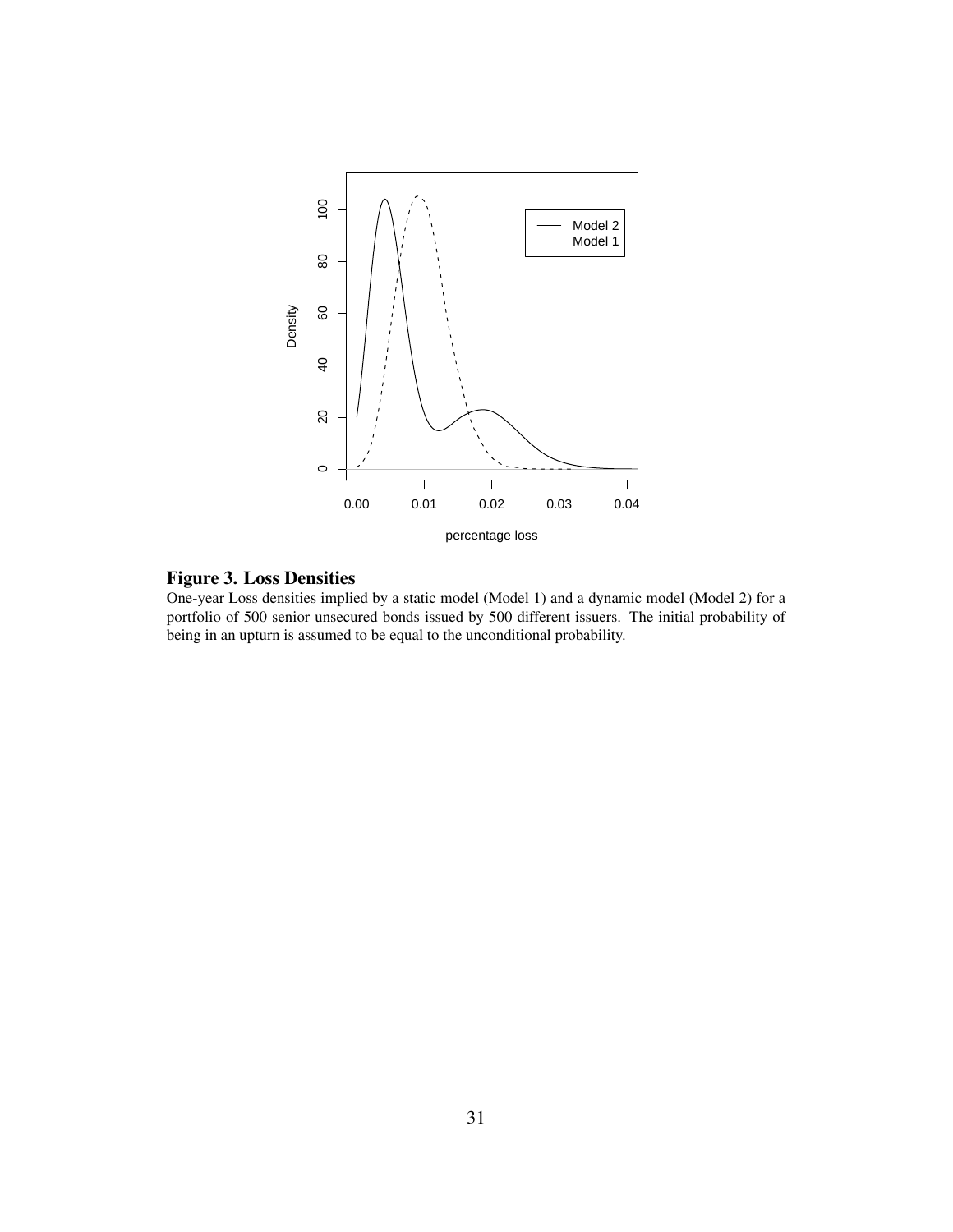## List of Tables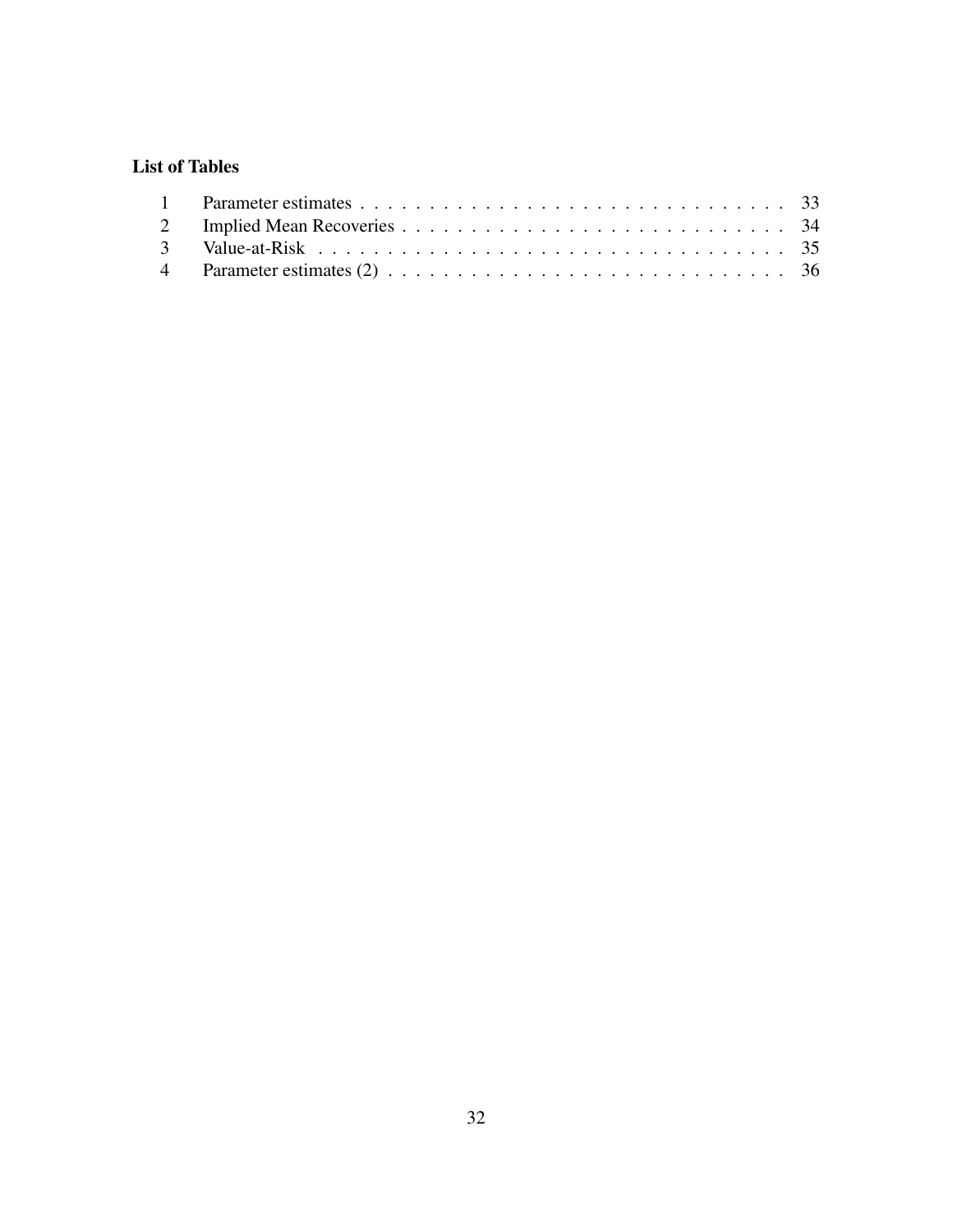#### Table 1 Parameter estimates

Parameter estimates and measures of fit for various models that differ in the combination of variables that influence the hazard rate  $\lambda$ and the two parameters of the beta distribution  $\alpha$  and  $\beta$ . Note that with the specification of Shumway (2001), a positive coefficient on a explanatory variable for  $\lambda$  implies that  $\lambda$  falls when the variable rises. sen2, sen3, sen4, sen5 are seniority dummies for Senior Unsecured, Senior Subordinated, Subordinated and Discount respectively, mult is a dummy that is one for observations corresponding to default events for which we observe multiple recoveries, cycle is the unobserved credit cycle, and macro is log GDP growth (versions with other macroeconomic variables are omitted). \* denotes individual significance at 5%.

|                                 | M1        |                    | M <sub>2</sub> |                    | M <sub>3</sub> |          | M <sub>4</sub> |          |
|---------------------------------|-----------|--------------------|----------------|--------------------|----------------|----------|----------------|----------|
| <b>DEFAULT RATES</b>            | $\lambda$ |                    | $\lambda$      |                    | $\lambda$      |          | $\lambda$      |          |
| constant                        | $3.84*$   |                    | $3.36*$        |                    | $3.45*$        |          | $3.11*$        |          |
| cycle                           |           |                    | $1.05*$        |                    |                |          | $0.87*$        |          |
| macro                           |           |                    |                |                    | 13.42*         |          | $10.37*$       |          |
| <b>RECOVERY RATES</b>           | $\alpha$  | $\overline{\beta}$ | $\alpha$       | $\overline{\beta}$ | $\alpha$       | $\beta$  | $\alpha$       | $\beta$  |
| constant                        | $0.40*$   | $1.00*$            | $0.47*$        | $1.40*$            | $0.33*$        | $1.13*$  | $0.39*$        | $1.38*$  |
| sen2                            | 0.04      | 0.15               | $-0.06$        | $-0.06$            | $-0.04$        | 0.06     | 0.05           | 0.11     |
| sen3                            | $-0.18$   | $-0.00$            | $-0.26$        | $-0.28$            | $-0.30*$       | $-0.13$  | $-0.27$        | $-0.25$  |
| sen4                            | 0.33      | $0.38*$            | 0.00           | $-0.09$            | 0.26           | 0.31     | $-0.11$        | $-0.48$  |
| sen <sub>5</sub>                | $-0.32$   | 0.46               | $-0.25$        | 0.43               | $-0.48$        | 0.31     | $-0.31$        | 0.38     |
| mult                            | $-0.22$   | $-0.56*$           | $-0.27$        | $-0.53*$           | $-0.41$        | $-0.72*$ | $-0.39$        | $-0.68*$ |
| $mult \times sen2$              | $-0.21$   | $-0.26$            | $-0.24$        | $-0.39$            | $-0.24$        | $-0.29$  | $-0.46$        | $-0.50$  |
| $mult \times sen3$              | $-0.14$   | $-0.07$            | $-0.26$        | $-0.14$            | $-0.21$        | $-0.08$  | $-0.49$        | $-0.26$  |
| cycle                           |           |                    | $0.48*$        | $-0.46$            |                |          | $0.52*$        | $-0.41$  |
| $cycle \times sen2$             |           |                    | $-0.07$        | 0.24               |                |          | $-0.34$        | 0.16     |
| $cycle \times sen3$             |           |                    | $-0.29$        | 0.20               |                |          | $-0.35$        | 0.10     |
| $cycle \times sen4$             |           |                    | 0.11           | 0.71               |                |          | 0.11           | $1.13*$  |
| $cycle \times sen5$             |           |                    | $-0.63$        | $-0.46$            |                |          | $-0.77$        | $-0.59$  |
| $cycle \times mult$             |           |                    | 0.69           | 0.27               |                |          | 0.49           | 0.23     |
| cycle×mult×sen2                 |           |                    | 0.03           | 0.16               |                |          | 0.33           | 0.36     |
| $cycle \times mult \times sen3$ |           |                    | 0.47           | 0.37               |                |          | 0.79           | 0.60     |
| macro                           |           |                    |                |                    | 6.40           | $-1.39$  | 3.80           | 1.69     |
| $macro \times mult$             |           |                    |                |                    | 3.52           | 1.65     | 3.15           | 1.44     |
| TRANSITION PROB.                |           |                    |                |                    |                |          |                |          |
| $\, {\bf p}$                    | 0.8699    |                    |                |                    |                |          | 0.8060         |          |
| $\mathbf q$                     |           | 0.7338             |                |                    |                |          | 0.6411         |          |
| <b>MEASURES OF FIT</b>          |           |                    |                |                    |                |          |                |          |
| Log Likelihood                  | 27.722    |                    | 191.588        |                    | 65.225         |          | 199.132        |          |
| <b>AIC</b>                      | $-20.43$  |                    | $-309.18$      |                    | $-86.45$       |          | $-314.26$      |          |
| <b>BIC</b>                      | 0.0681    |                    | $-0.1465$      |                    | 0.0213         |          | $-0.1255$      |          |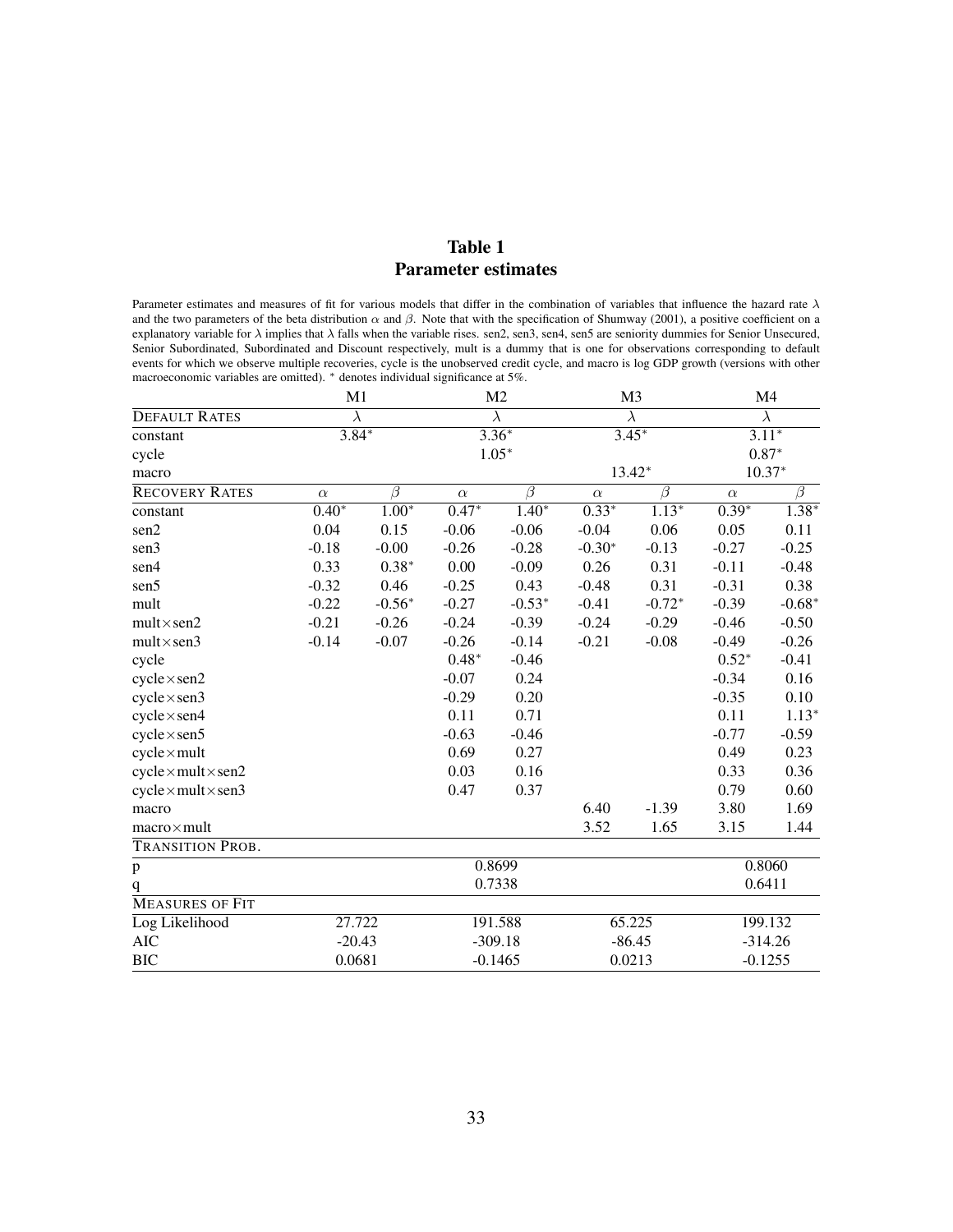#### Table 2 Implied Mean Recoveries

Implied mean recoveries in percent for Model 2, by state of the credit cycle (upturn or downturn), bond category (ranging from Senior Secured to Discount), and by number of recovery observations per default event. "Single rec." means events for which recovery is observed only on a single bond, "Multiple rec." means recoveries on the senior bond in default events for which several recoveries are observed. Note that here, we follow the convention of Altman and Kishore (1996) in labeling the bond category as 'seniority'.

|               |             | Upturn | Downturn |
|---------------|-------------|--------|----------|
|               | Sen. Sec.   | 55.9   | 31.6     |
|               | Sen. Unsec. | 47.3   | 31.6     |
| Single rec.   | Sen. Sub.   | 43.1   | 32.0     |
|               | Sub.        | 42.2   | 33.6     |
|               | Discount    | 33.6   | 18.6     |
|               | Sen. Sec.   | 74.1   | 37.7     |
| Multiple rec. | Sen. Unsec. | 66.6   | 41.2     |
|               | Sen. Sub.   | 61.2   | 35.3     |
|               | $Sub.*$     |        |          |

<sup>∗</sup>We have no observations for which we observe several recoveries, and the recovery on a Subordinated bond is the recovery on the most 'senior' bond.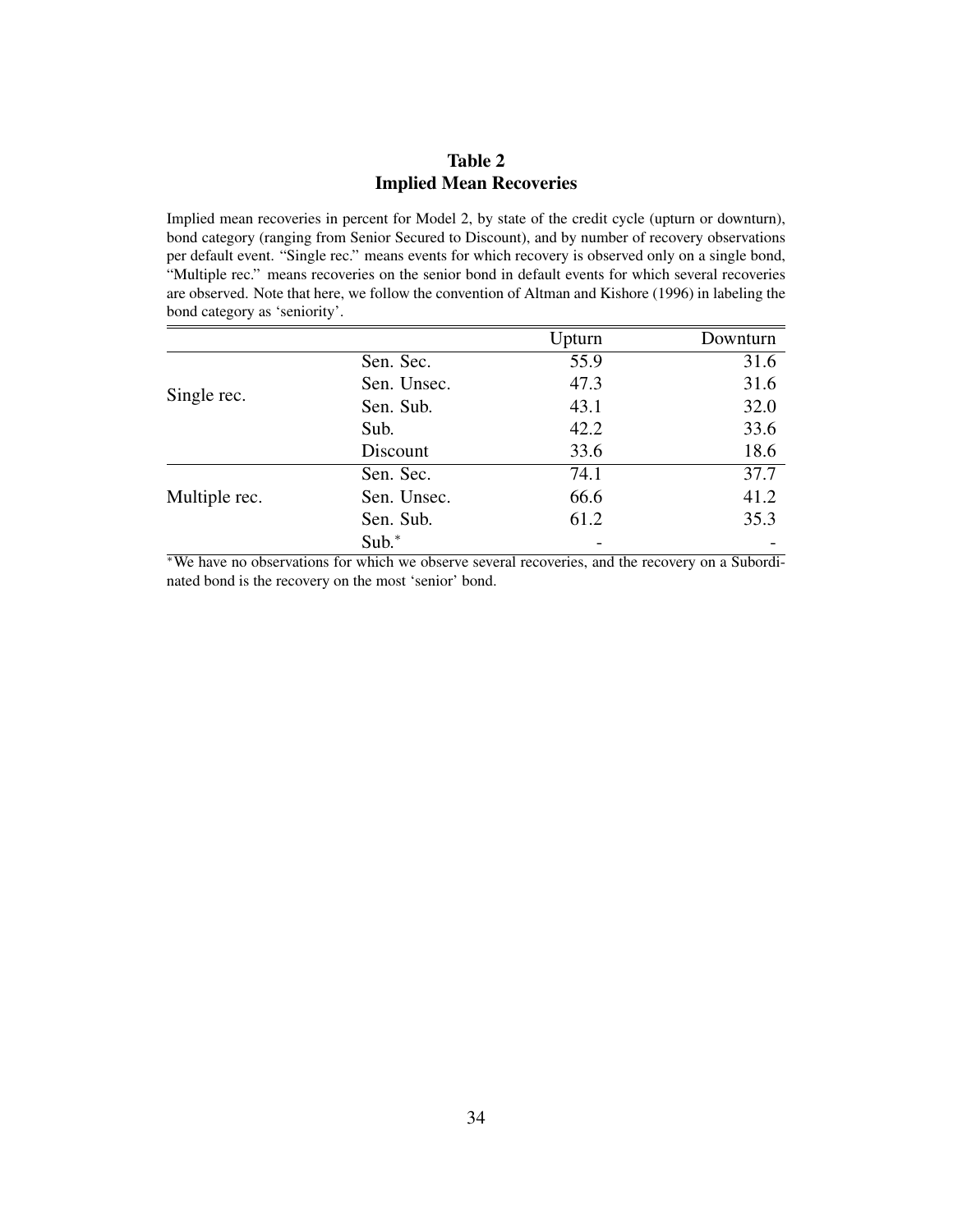### Table 3 Value-at-Risk

One-year 99% VaRs for hypothetical portfolios of 500 senior unsecured bonds (issued by 500 different issuers) based on a static and two dynamic models. In the dynamic models, default probabilities depend on the cycle, and recovery rate distributions may or may not depend on the cycle. For these models, we calculate loss distributions assuming that the probability of being in a downturn initially are 0 ("upturn"), equal to the unconditional probability ("uncond."), or equal to 1 ("downturn").

|                                                               | <b>MODEL SPECIFICATIONS</b> |                |           |           |  |  |  |  |  |
|---------------------------------------------------------------|-----------------------------|----------------|-----------|-----------|--|--|--|--|--|
|                                                               | Model 1                     | Model 2        | Model 2a  | Model 2b  |  |  |  |  |  |
| Explanatory variables for $\lambda$ (default probability)     |                             |                |           |           |  |  |  |  |  |
|                                                               | constant                    | constant       | constant  | constant  |  |  |  |  |  |
|                                                               |                             | cycle          | cycle     |           |  |  |  |  |  |
| Explanatory variables for $\alpha$ , $\beta$ (recovery rates) |                             |                |           |           |  |  |  |  |  |
|                                                               | constant                    | constant       | constant  | constant  |  |  |  |  |  |
|                                                               |                             |                | cycle     |           |  |  |  |  |  |
|                                                               | seniority                   | seniority      | seniority | seniority |  |  |  |  |  |
| Init. state                                                   |                             | ANNUAL 99%-VAR |           |           |  |  |  |  |  |
| upturn                                                        | 2.4%                        | $3.2\%$        | $3.0\%$   | 2.2%      |  |  |  |  |  |
| uncond.                                                       | 2.4%                        | 3.4%           | 3.3%      | 2.3%      |  |  |  |  |  |
| downturn                                                      | 2.4%                        | $3.7\%$        | $3.4\%$   | 2.6%      |  |  |  |  |  |